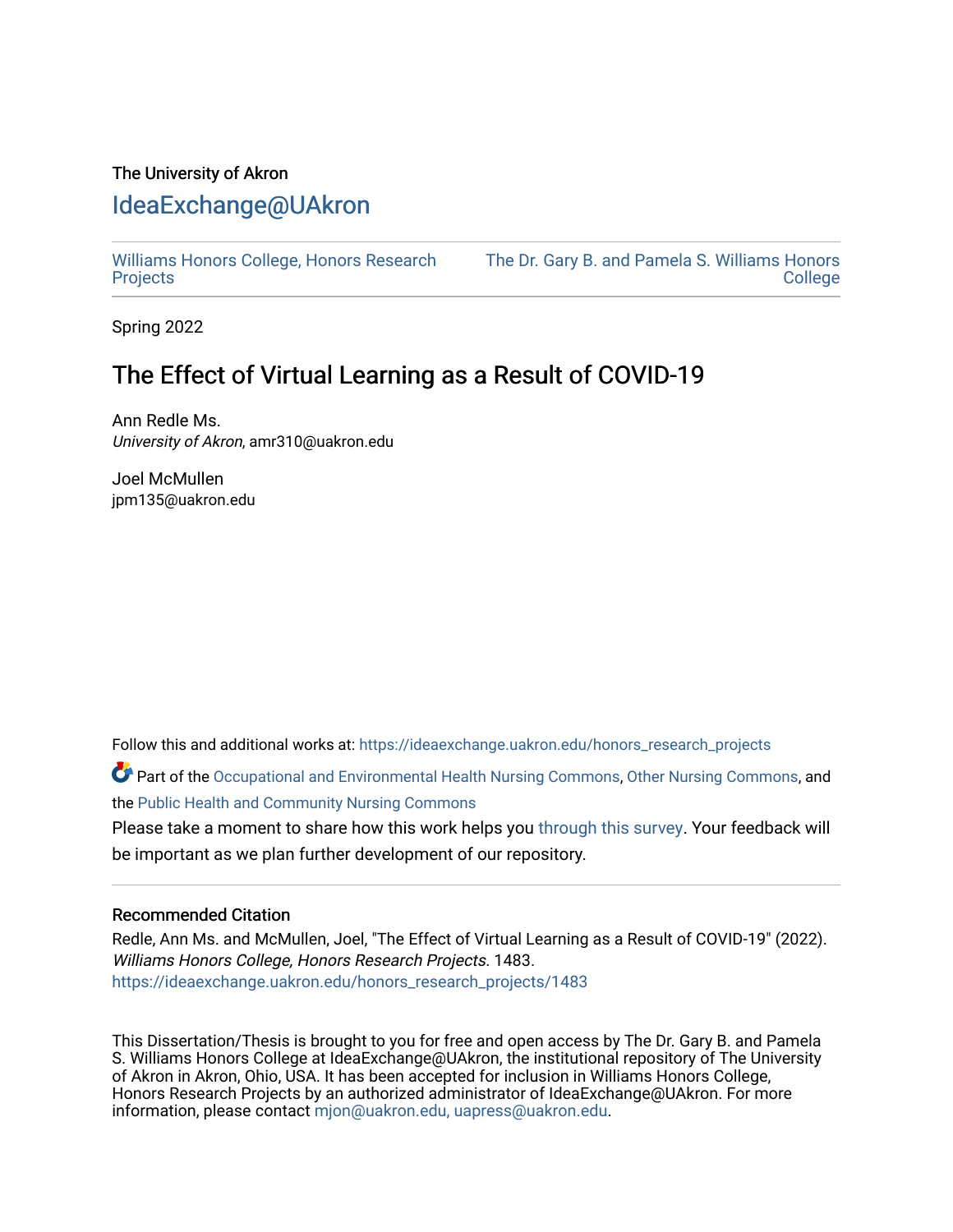#### **The Impact of Virtual Learning as a Result of COVID-19**

Ann Redle and Joel McMullen The University of Akron

#### **Abstract**

In the early spring of 2020, the United States began to experience the effects of the question-inspiring, novel COVID-19 viral illness, with the onset of massive business, school, and entertainment closures, initiating a shift towards virtual learning, communication, and professional interactions. This paper is intended to identify the common experiences of two nursing students throughout the COVID-19 pandemic by utilizing a personal narrative, or autoethnographic approach, coupled with reviews of previously published literature relating to shared themes of the authors, including the rapid changes to an online environment from traditional classroom settings, the stressors that were experienced as a result of that alteration, and the personal development and growth which accompanied the transitions of this time period. Noting an increased resilience to rapid, unexpected changes affecting daily life, as well as enhanced knowledge of self-motivation and organization, the authors have experienced a number of constructive takeaways that will likely be implemented in the many years ahead. While the COVID-19 pandemic led to a variety of uncomfortable and detrimental outcomes and an array of losses which will not be forgotten, positive consequences can still be observed, leading to an improved future.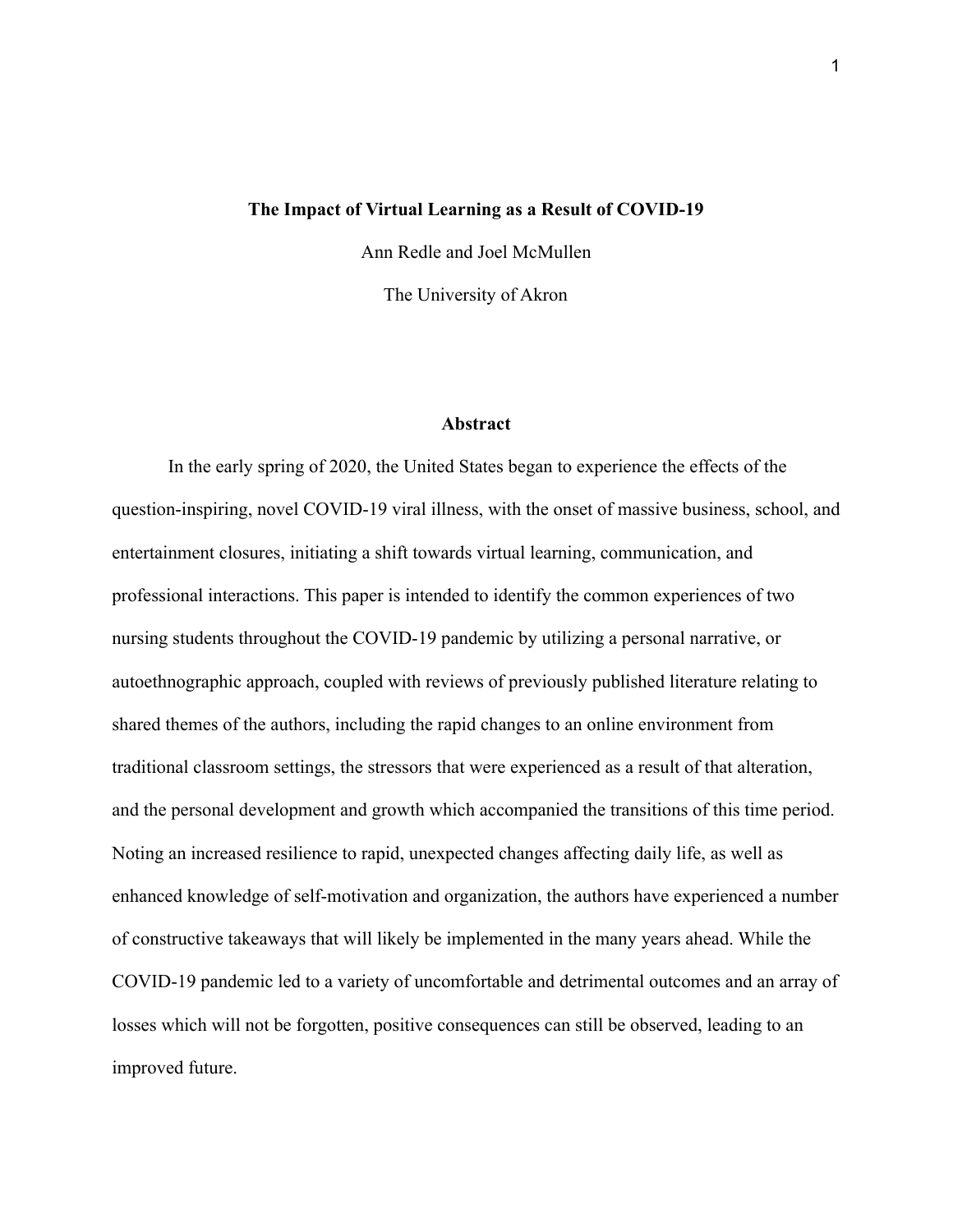#### **Introduction**

Reflecting on one's experiences in the context of a greater adventure can lead to vast discovery, about oneself, others, and the world at large. In March of 2020, the first major impacts of the novel COVID-19 viral disease, about which many had already heard of its origins in the city of Wuhan, China, took effect in the Midwestern United States, as schools, businesses, and offices began to close their doors to the public. The consequences of this rapid shift were tremendous, leading to stress and uncertainty, anger and confusion, and a myriad of other emotions which individuals began to express, and continue to endorse as change from the virus continues to unfold. For those who take time to look back, contemplate, and analyze their response to the events which have already taken place, and their anticipation of the experiences yet to occur, they may find connections to other individuals, life events, and knowledge previously not dreamt. This practice, when written down, as an exercise of critical thinking and inquiry, is known as auto-ethnographic research. Where many forms of scientific investigation seek to determine what will occur, auto-ethnographic exploration begins with the events which an individual or group has already experienced, and concludes with demonstrations of learning, and encourages generalization of evidence, in order to form a sensation of solidarity with others who have experienced similar circumstances.

This auto-ethnographic paper, comprising a total of four personal narratives and two literature reviews, will focus on distinct aspects of change which occurred due to the COVID-19 pandemic. More specifically, this journal will detail the authors' reactions, concerns, and opinions in response to many universities and institutions of higher education moving from primarily in-person, or face-to-face course instruction to an online, virtual format. Utilizing the authors' narratives, literature reviews will be performed in order to determine the reactions of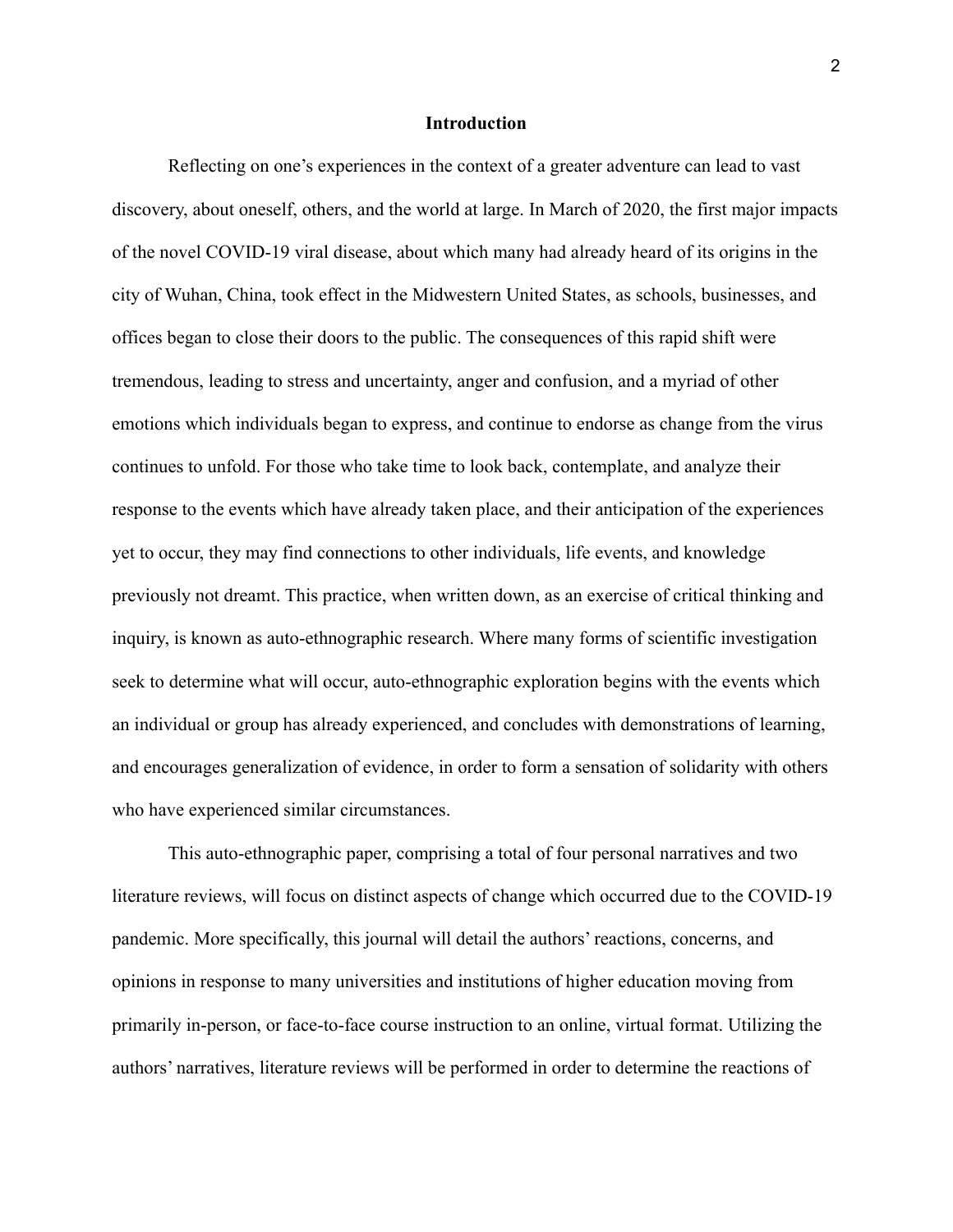other students in similar situations and provide insight into some of the psychological and physiological responses which occurred in part, or totally due to the COVID-19 pandemic. By first focussing on the initial reactions of the authors, subsequent narratives will demonstrate relationships between specific stressors and their impacts, as well as the knowledge and skills that were gained from these experiences and their implications for the future. More precisely, the aim of this essay is to first explore specific responses to the COVID-19 pandemic from the viewpoint of two university nursing students and compare those outlooks to other students and experiences, and second, to satisfy the graduation requirements set forth by the Williams Honors College of the University of Akron.

#### **Section 1**

## **Personal Reflection:** Redle, A.

Online school...something I had heard about before, but definitely not something I ever considered I might do, at least not voluntarily. I've never been a fan of staring at computer screens for long periods of time. Yes I do look at my phone, but usually intermittently, and honestly I would rather be doing something active or engaging in conversation with someone in person. My whole style of learning and interacting changed pretty rapidly one day after clinicals when it was announced the University of Akron would move to online education due to the coronavirus pandemic. At first I was kind of happy. It meant I could sleep in, save gas money, and go to class online or even asynchronously. I liked the idea of being asynchronous because I could work more. At that time I worked at a fast food restaurant that remained open because of the drive through even though most restaurants were closed. The rest of the spring semester of 2020 became pretty hectic, however. I went a whole week without taking my Science of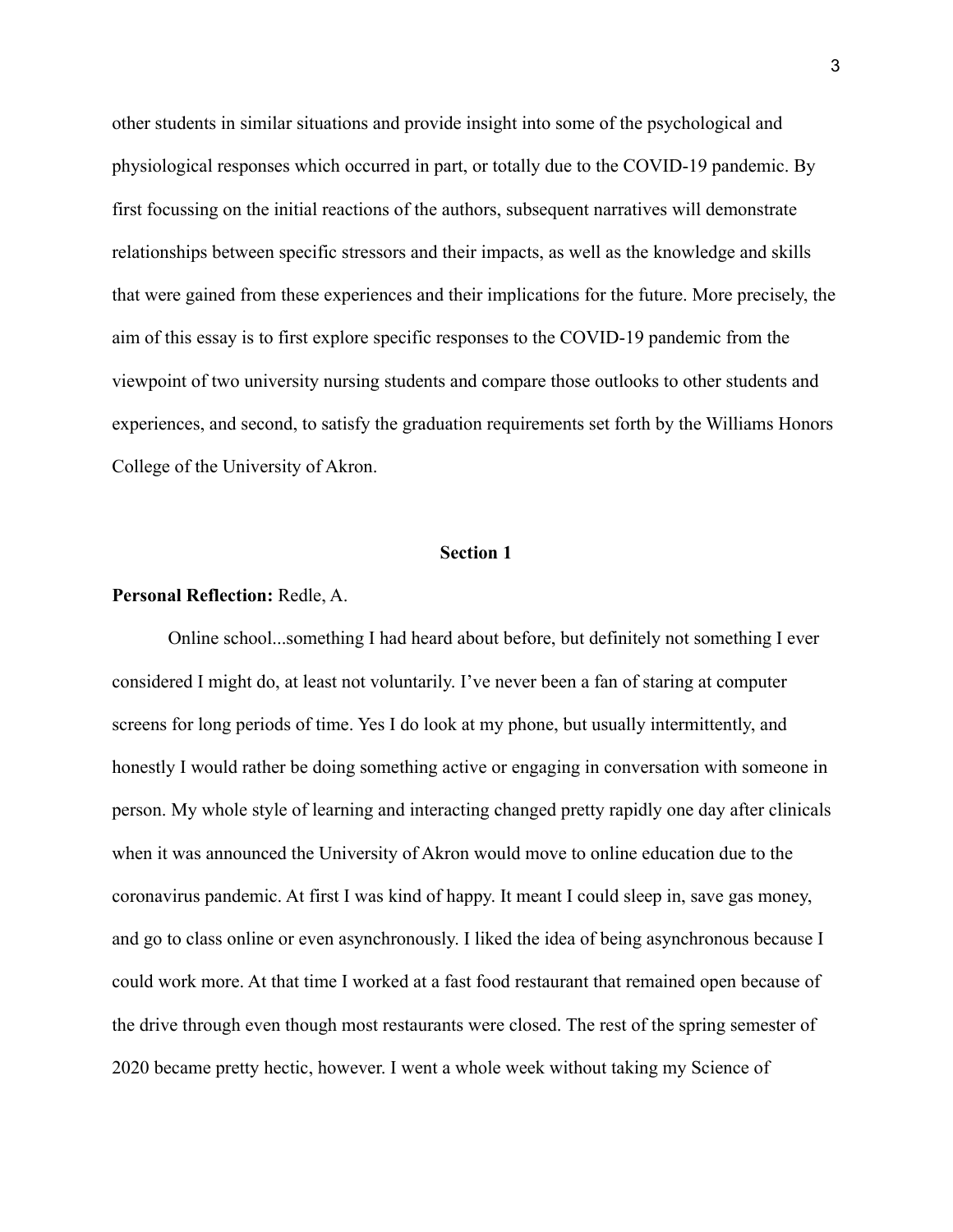Nutrition test because I was so focused on my nursing classes. Pharmacology online was such a struggle. I forgot about my Science of Nutrition class until it dawned on me to check the course in BrightSpace. I frantically emailed my professor, and she was gracious enough to let me take my Science of Nutrition exam without even deducting late points. In addition to attending school virtually, I, along with everyone else, was dealing with the fear and stress that comes along with a pandemic, and aside from my immediate family and coworkers, I no longer saw my peers that I was so used to seeing daily. When the semester ended I was relieved. One benefit of moving to online learning so quickly was that I was forced to adapt. Being able to adapt to difficult and new situations is a necessary trait of good nurses. Despite the fact that Covid-19 and online learning made the end of sophomore year so challenging, I know that I have grown stronger because of it.

#### **Personal Reflection:** McMullen, J.

Repetition. Repetition is one of the best answers I can provide to the question: "How has the COVID-19 pandemic affected you?" Over the previous 27 months, many changes have been implemented, relative to the life most had experienced before the shutdowns of mid-March, 2020. I could recall and list those changes, but we've all heard that before. I could provide details on how my life has personally changed, but I've said that many times already. I could tell you about life behind a screen, I could tell you about the vaccine, I could tell you about the numbers, the prices of lumber, even the times we've blundered! But you've heard that by now. What then, is there to write about, if everything has already been told? Let us speak about why repetition has become such a large part of our lives, in these days following pandemic restrictions. Imagine you are traveling to visit a group of friends and on your way, an astonishing event takes place. When you arrive, the group wants to hear about your experiences, and so you tell them. Later, you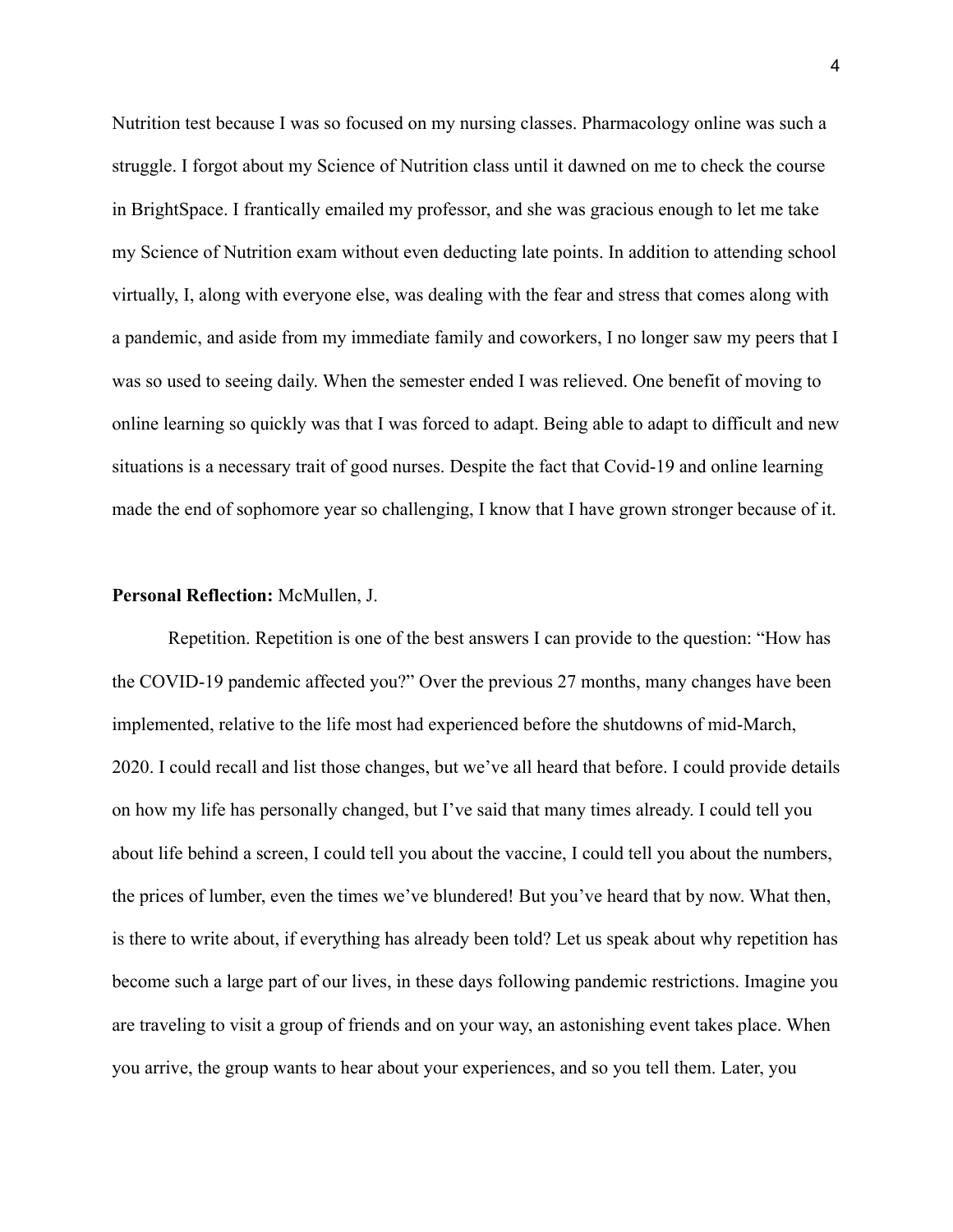leave that group and eventually you find yourself with a different faction and you again want to share your story. Some time in the future, you're visiting with a friend who was not present in either of the previous groups, and so you tell the story yet again. Why did you have to repeat yourself so many times? The answer is simple, the people around you were not together all at one time. That sounds profoundly similar to the results of a certain even that much of the world has experienced in the past year. Humans thrive on repetition, as that is what leads to experts. However, when speaking and telling stories, we quickly become sick of repetition. We don't let our friends repeatedly tell us the same stories time and time again, since after the second or third instance, the recalling has lost all drama, expense, and excitement. Of course, we cannot all be together all of the time, especially over the past year, and thus repetition becomes necessary. That is no reason to become saddened however, as fortunately, a solution has been found: the video call. Repetition makes experts, and this one, is here for the ride from novice to professional.

## **Inquiry**

## **Review of Literature**

The following questions will be used to guide information presented in the subsequent analysis. PICOT questions were determined based on the feelings expressed by the authors in the above personal reflections. Since the intentions of both authors were not completely congruent, two PICOT questions will thus be explored. The first half of the analysis will focus on the following: **What was the impact on nursing students as they moved to online/ virtual learning classes during the COVID-19 pandemic as compared to in person courses?** The second half will thus address this question: **What was the reaction of university students as they moved to**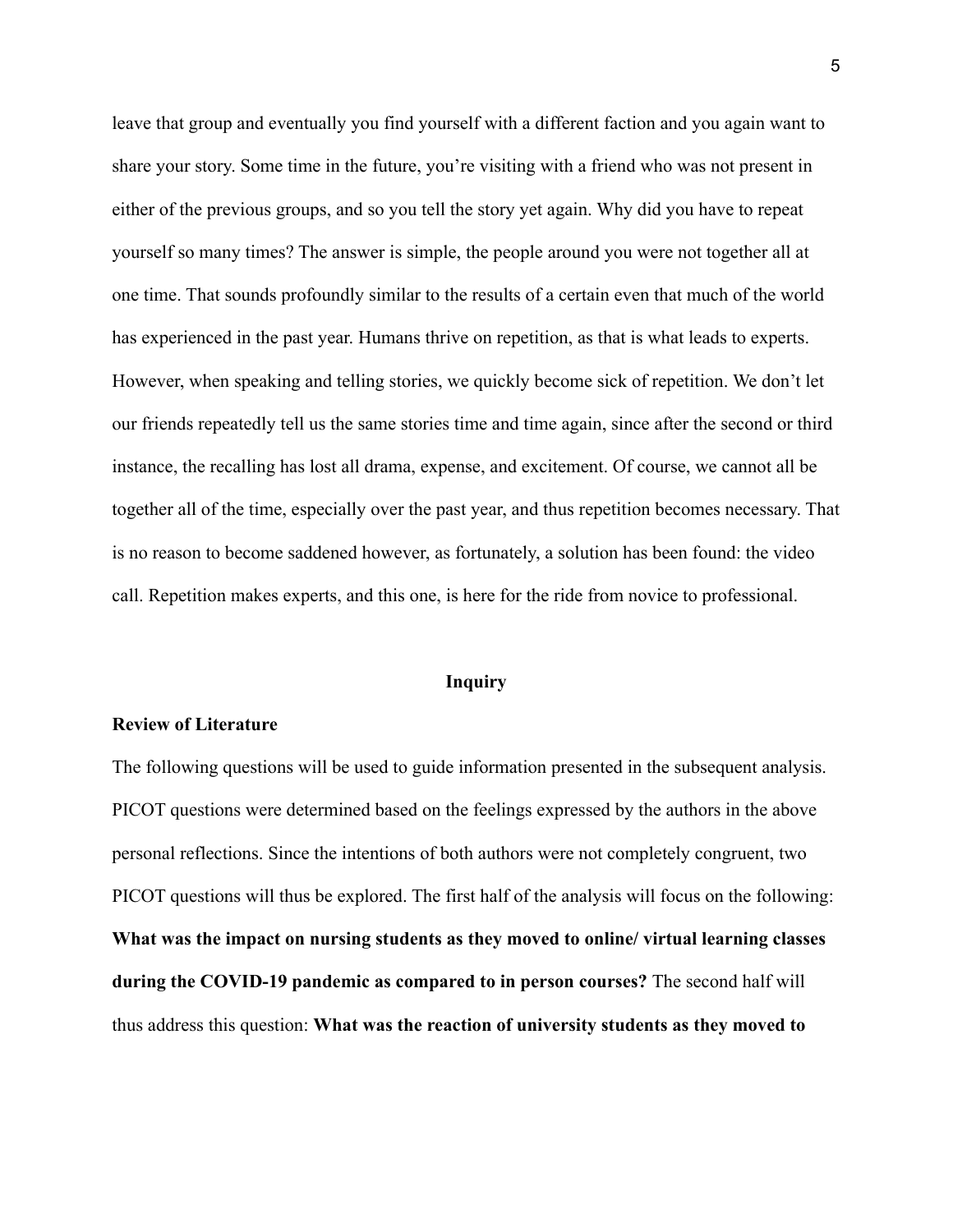**online/virtual learning class as compared to in person courses during the COVID-19 Pandemic.**

## **Search Strategies**

Key words and phrases used to locate appropriate literature sources for the following analysis include, but are not limited to: Virtual or online or remote or distance learning, e-learning, nursing students, COVID-19, and pandemic. All sources in this inquiry were located through utilization of academic databases provided to enrolled students through the University of Akron. Eight of the eight referenced articles were peer reviewed and published in or after 2019. Sources were selected based on the application and generalizability to the proposed PICOT question.

## *Redle, A*

An important and pressing issue that arose in 2020 was the impact of moving to online/virtual learning on nursing students during the COVID-19 pandemic as compared to traditional in person courses students had been used to**.** In order to address this, studies were done to examine how nursing students adjusted to online learning during March of 2020. One such study entitled "Evaluating online learning engagement of nursing students" looked at the level of online motivation and learning engagement in nursing students who moved to online learning due to the coronavirus pandemic (Chan et al., 2021). The study used a prospective interventional design. Pearson's correlation coefficient was used to see the relationship between perceived learning satisfaction and learning engagement. The population studied was part time nursing students enrolled in an elective online clinical course. After completing the online course, students completed an Online Student Engagement questionnaire (OSE).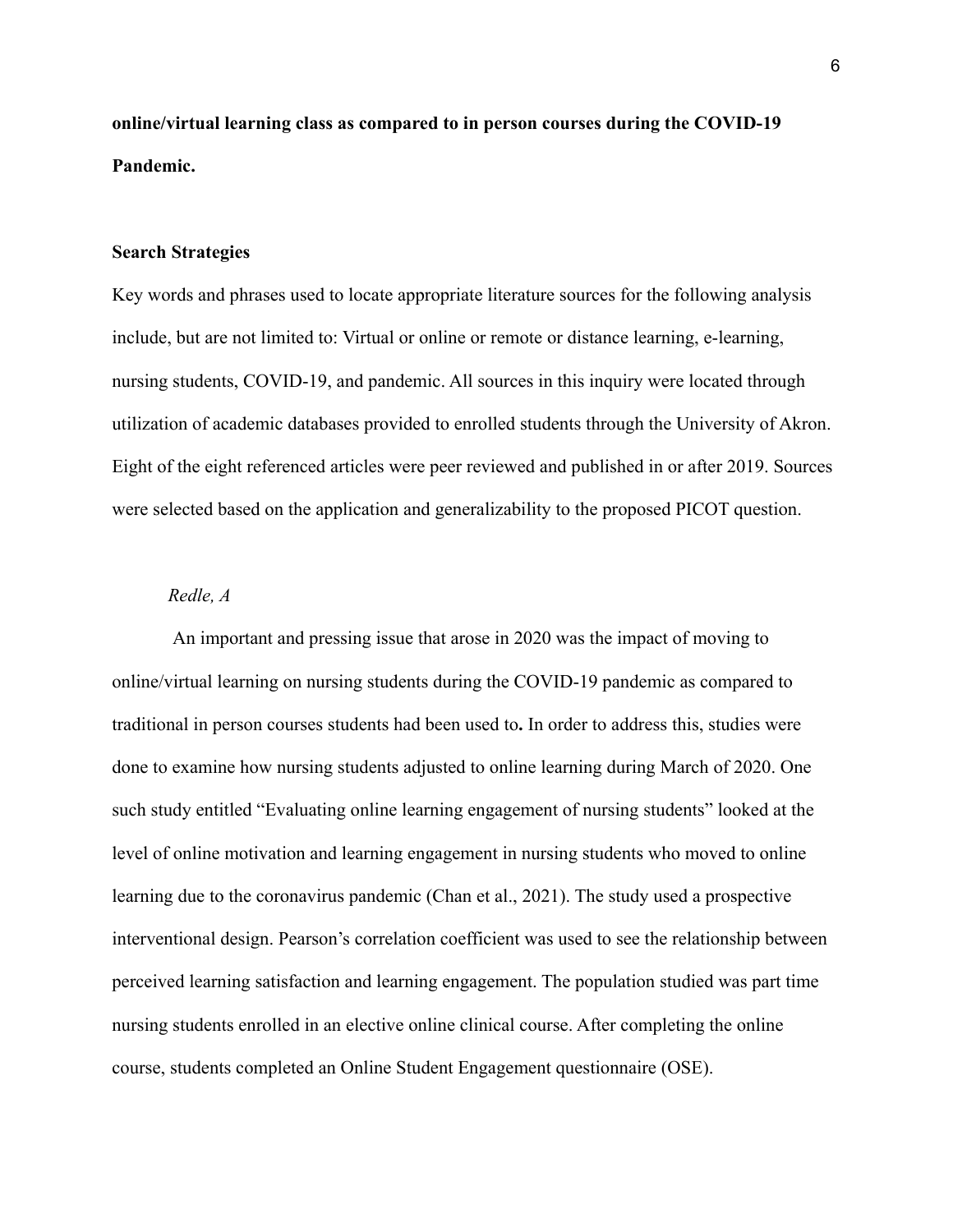Chan et al. provided ample background to the online learning process and various modes of virtual learning (2021). Online learning is also increasingly used for graduate school and part time learning due to its flexibility. However, the authors present the challenges wrought by online learning such as distractions and disingenuous online interactions between instructors and students. Because of these difficulties, this has prompted the advent of a Community of Inquiry (CoI) framework which is meant to address these problems. The focus of CoI is to create an environment in which teachers facilitate the learning experience through the use of communities of inquiry and development of purposeful relationships. Having a sense of community fuels engagement in the online learning process. CoI is a means to combat the feelings of isolation or lack of genuine interaction that can result from online classrooms. Because of the success of the CoI framework, it was utilized in the virtual class for the study.

The study used a flipped classroom setting (Chan et al., 2021). A flipped classroom differs from the traditional classroom in that, in the traditional classroom, lower levels of learning occur in the classroom and activities that require higher levels of learning occur outside of the classroom by the individual. In contrast, in a flipped classroom the higher levels of thinking and learning are done in the classroom and the lower levels of cognitive learning are done before class (Philips & O'Phlerity, 2019) . A previous study along with other studies found that the flipped classroom approach promoted higher levels of critical thinking and learning engagement (Philips & O'Phlerity, 2019). In fact, the study conducted by Philips & O'Phlerity was conducted prior to the coronavirus pandemic and used surveys to compare students' learning attitudes coming from traditional learning formats, versus their learning attitudes after utilizing the flipped classroom setting (2019).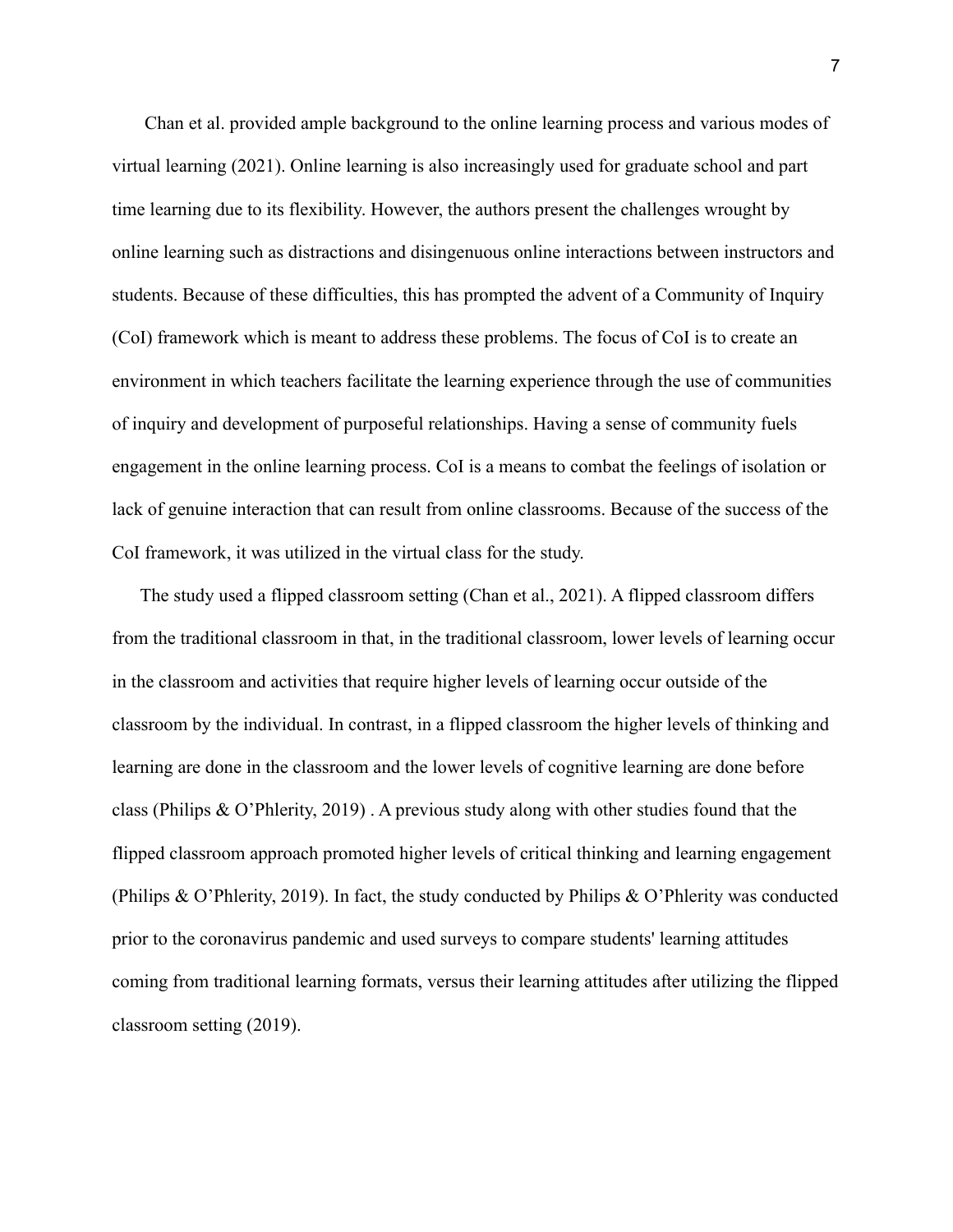In order to assess perceived levels of learning satisfaction, students completed a three part survey. Part one focused on demographics. Part two included questions on satisfaction with class material, structure, format, autonomy related to the flexible format, and overall learning satisfaction. The third part looked at skills engagement, emotional engagement, participation engagement, and performance engagement. Results of the study showed that 45% of students met the criteria for highly engaged (Chan et al., 2021). Working for more than a year was correlated with lower levels of learning engagement. This may be due to increased burnout leading to lower levels of academic motivation. A focus group interview was conducted with four students to dive deeper into individual thought processes. One question asked during the interview was whether the students preferred online or face-to-face learning. Interestingly, all four of the students expressed they preferred online learning over face-to-face classes. Reasons for their preference included the idea that online learning requires self-discipline, is more flexible, and does not require transportation. However, the students did express the need for in-person laboratories and skills practice (Chan et al., 2021).

In Spain a study was conducted with nursing students during their first month transition to online learning beginning March 14, 2020 (Ramos-Morcillo et al., 2020). The purpose of the study was to look at the learning experiences and the expectations about the transition in the mode of learning because of the novel coronavirus. They used a qualitative approach and inductive thematic analysis. Variables examined include practicing nursing care, uncertainty, time, teaching methodologies, the context of confinement, the added difficulties, and face-to-face education (Ramos-Morcillo et al., 2020).

One theme found among students was the belief that clinicals are essential. Thus in an attempt to supplement clinicals virtually, the need for drastic improvement of virtual clinicals presented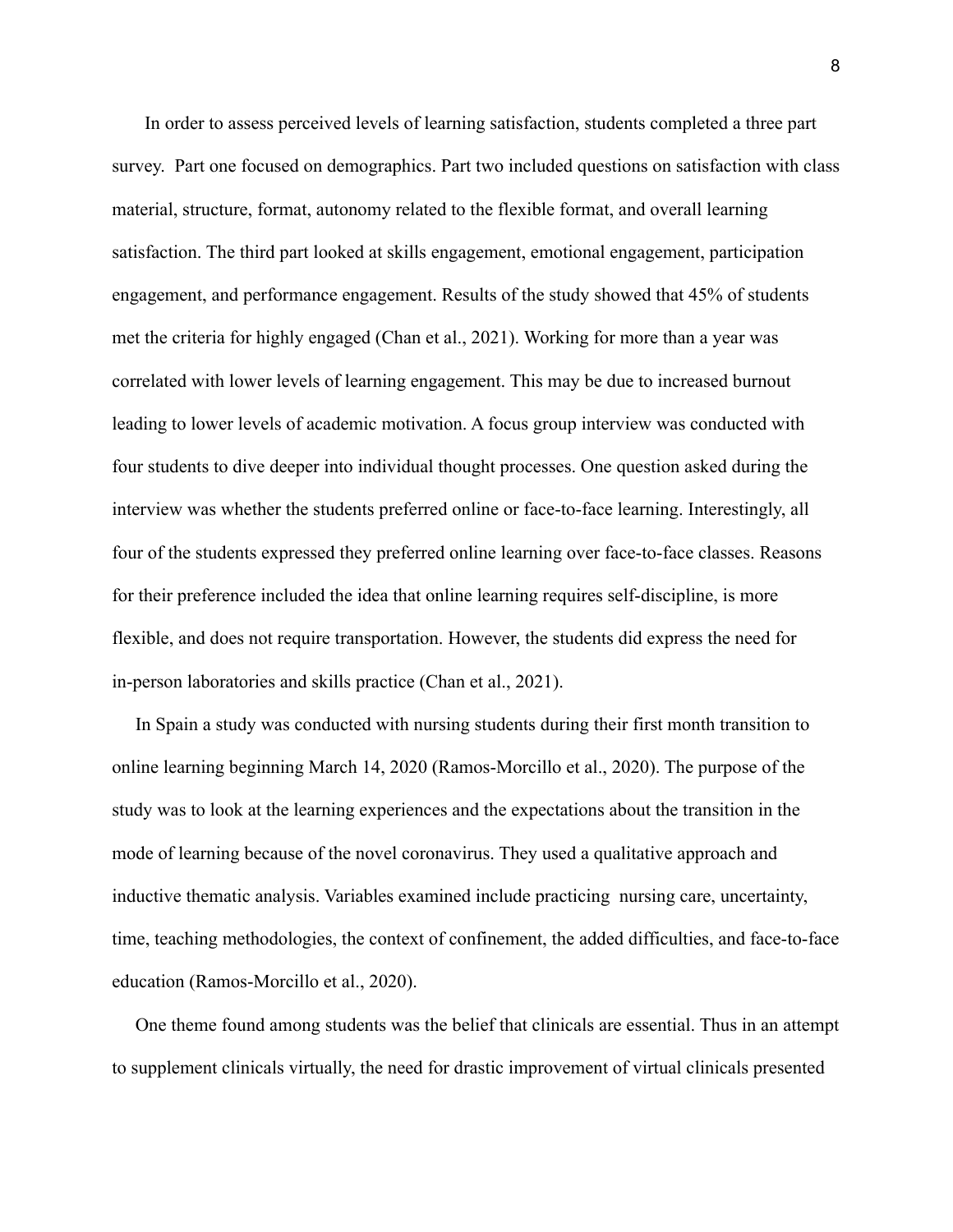itself. Students acknowledged the balance between returning to the clinical setting and health risks associated with the pandemic. They concluded that clinicals are indispensable and they preferred face-to-face over virtual clinical. It was noted that students did not choose online studies in the beginning of the academic year, and this disruption was unexpected. As a result, students were not yet comfortable with the new learning style during the one month period in which the study was conducted. Because of these drastic learning changes by the university, older students, particularly women and mothers had a more difficult time adapting. Additionally, a small percentage of students did not have adequate internet access or technological devices. The Universities of Murcia and Granada (where the study was conducted) loaned laptops to all of the students who requested them. Over 300 students in Murcia requested laptops, and mobile internet-access devices were also given.

Essential findings of the study were the need for a good online learning structure, and the realization that e-learning brings more challenges for older students, those with work and family responsibilities, those living in a rural environment, and those with limited electronic resources. The study concluded that improvements were necessary for online learning for the next academic year which would likely continue to be online. A notable limitation observed was that it was difficult to compare findings with other studies because of the new situation causing there to be a lack of similar studies (Ramos-Morcillo et al., 2020).

Another study specifically looked at nursing students' perspectives on the change to online learning because of the pandemic (Bdair, 2021). Izzeddin Bdair RN, Ph.D. conducted the study using descriptive-phenomenology. Through a purposive sampling method and telephone semi-structured interviews, twenty students were interviewed. Both advantages and challenges were looked at as themes in the interview. The themes identified as advantages included a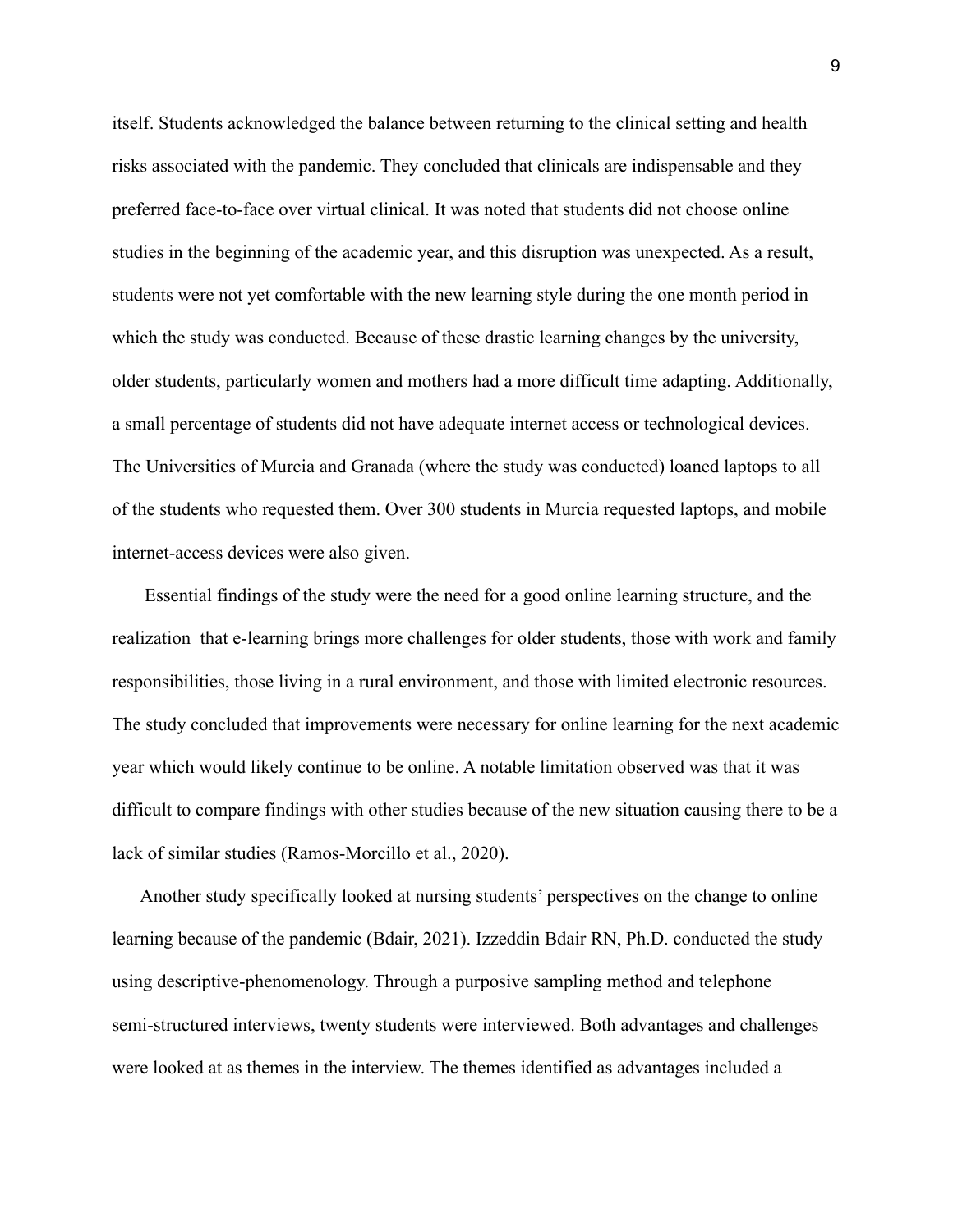flexible learning environment, academic achievement, and student-centered learning. Those themes identified as challenges were inadequacy, academic integrity, learning environment, and family burden. The themes of recommendation for students and faculty were training, teaching, assessment, and quality monitoring (Bdair, 2021).

Students and faculty were generally satisfied with the online learning implementation. Students said that online learning helped with technology skills and learning, but they missed interacting with peers, instructors, and nurses. One student, for instance, liked the flexibility of listening to the recorded lectures on their own time but would run into technological difficulties. Students concluded that the online portion was good for educational purposes but was not sufficient for in person experience and hands-on learning. Flexibility was an advantage and students also had higher academic achievement during online learning. They reported satisfaction with the ability to be self-directed.

On the negative side, there were issues with monitoring academic integrity with assignments, quizzes, and exams. Students struggled with motivation and feedback learning at home. Another challenge was becoming familiar with the various online platforms used because courses lacked standardization by using multiple platforms and technologies. Both students and faculty complained of the lack of interaction between each other. Faculty also struggled initially with the rapid transition to online. Online learning is not optimal for teaching hands-on skills. Teachers struggled maintaining learning engagement in the online setting. Additionally, the online school presented hardships on families, especially those who needed internet access and new devices. Having to buy new devices added to financial stress, and in some cases, family members created a distracting environment for students. Many home environments offered a plethora of distractions such as pets or noisy lawn mowers in the background. Students with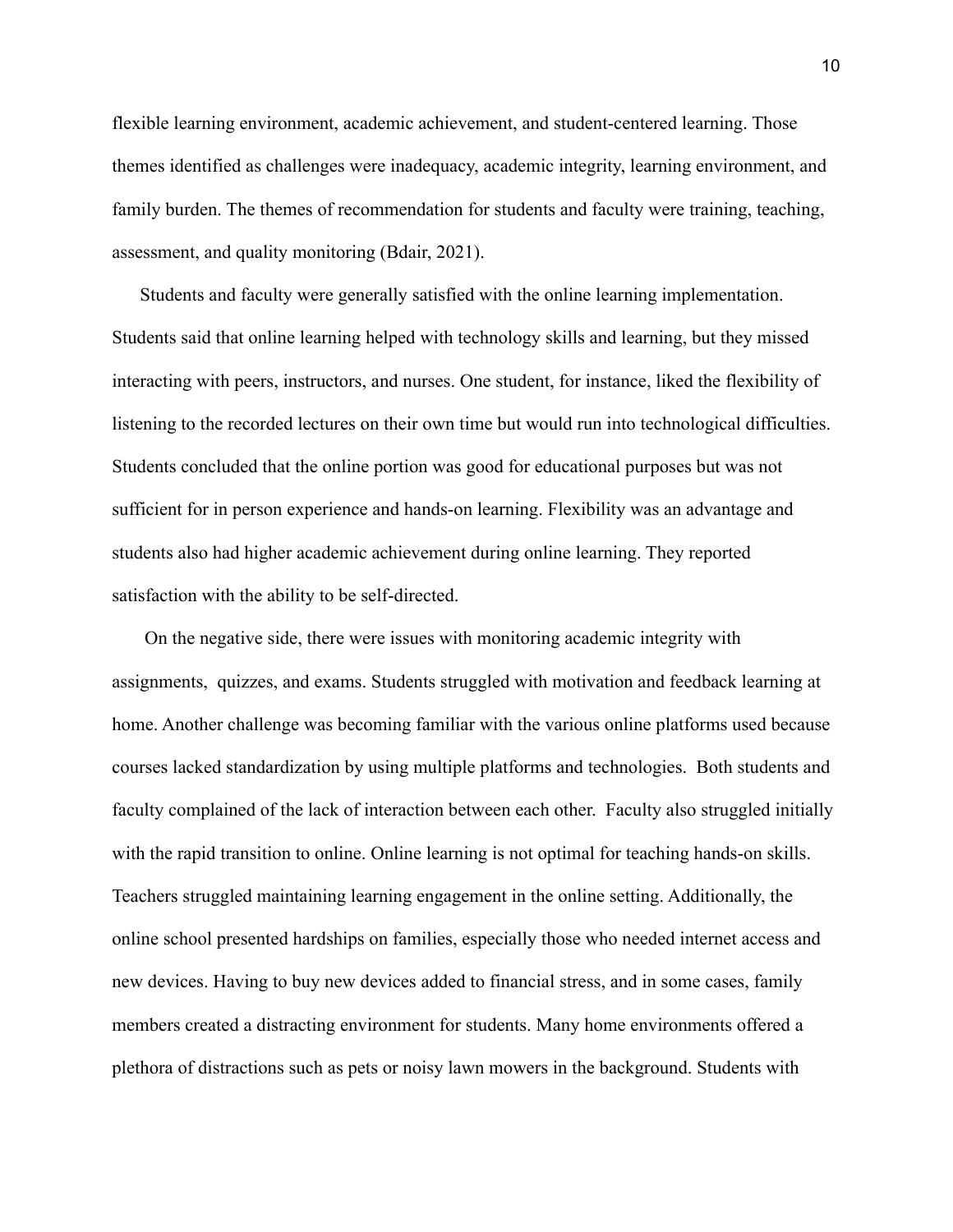disabilities were not included in the study. Researcher bias, a small sample size, and participant self-selection were also presented as possible limitations (Bdair, 2021).

## *McMullen, J.*

A variety of studies have already been published in regards to the effects of certain changes which occurred as a result of the COVID-19 pandemic. In particular, educators from Manhattan College asked 121 university students to respond to a survey evaluating their responses to moving from traditional to virtual learning in a variety of categories, including "exhaustion, cynicism, and professional efficacy" (Gonzales-Ramirez, et al., 2021, p.29). Student responses indicated that their overall level of exhaustion increased as a result of the rapid movement to virtual learning platforms and aspects of their life and wellbeing outside of class were affected. Specifically, undergraduate pupils reported that their contact with other students and professors decreased significantly, and this decline impacted their nutritional and physical activity habits (Gonzales-Ramirez, et al., 2021). The study notes that while these results indicate students' level of burnout and exhaustion was increased due to the pandemic changes, widespread, baseline data was not available at the time of this study, and thus these results should be validated with future studies. Additionally, the authors recommend that, should the virtual learning environment become increasingly prevalent in the near future, higher-education facilities should provide students with methods of decreasing exhaustion and burnout, such as by encouraging goal setting and implementation of new work routines, as well as ways to increase social interaction with others (Gonzales-Ramirez, et al., 2021).

Implementing strategies to increase student wellbeing and community synergy in college students is difficult, especially when little is known in regards to optimizing effective teaching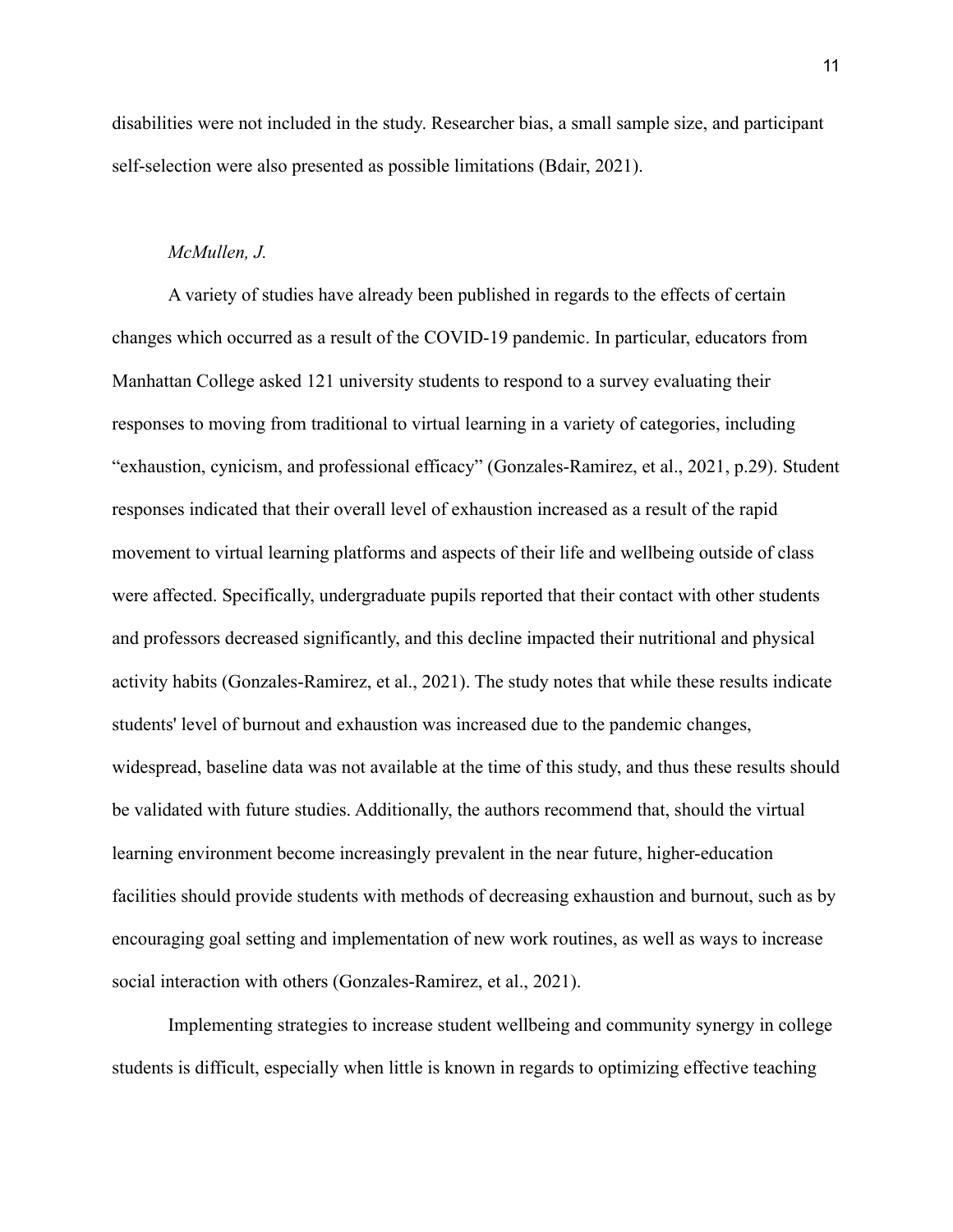strategies in the virtual learning environment (Kauppi, et al., 2020). Doctorate students and graduate level professors in the college of education at Oulu University, in Finland, recognized this issue and set forth to carry out a study which would evaluate the teaching strategies and their effect on undergraduate students in one specific course which was presented entirely over virtual platforms. The course, titled "Collaboration and Professional Interaction Skills" was directed towards students attending studies under the category of "educational sciences" (Kauppi, et al., 2020, p. 1105). The research team performed a two tiered study by first gathering baseline data through observation of how the course was initially presented. Feedback was based on student responses to the prescribed course outcomes, through professor feedback, and student comments and performance on assignments. The researchers then altered some aspects of course delivery and teaching strategies, while maintaining the presentation through a solely virtual experience. Data was again gathered, in a similar fashion to the initial assessment to evaluate the changes made and finalize a course design which was most beneficial to students (Kauppi, et al., 2020). The research team found that while students had "no problem with learning the [course] content … individually", issues were present in becoming competent in areas such as collaboration and interaction with other students and professionals in the working world (Kauppi, et al., 2020, p. 1112). Alterations made by the researchers to the course teaching strategies did result in increasingly positive feedback from students when the course was presented a second time. However, the authors still noted that some challenges were present despite their interventions and that many that remained were called paradoxical, especially students' desires for increased authentic and face-to-face encounters, despite their enjoyment of the flexibility which they experienced as a result of the virtual presentation (Kauppi, et al., 2020).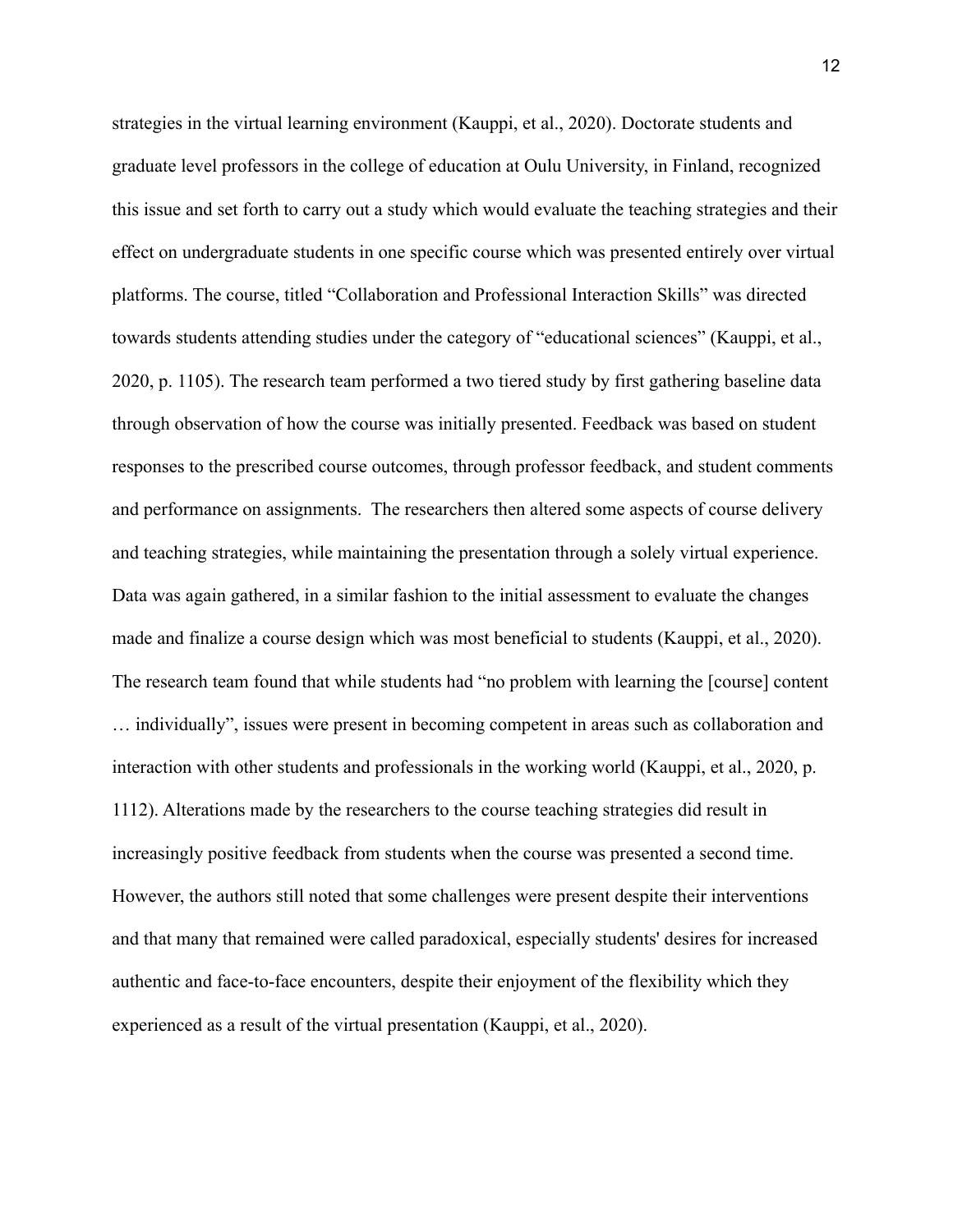The two studies above demonstrate that while some benefits are present to virtual learning experiences, many challenges still exist which interfere with students' well being, especially surrounding social interaction and that, if the number of physical encounters which students consume continues to decline as a result of the COVID-19 pandemic, changes will need to be made in university settings in order to ensure that pupils have adequate opportunity to practice social cooperation, both to improve overall well being, and to remain prepared for the collaboration required in working settings following collegiate training.

Many college academic programs provide experiences that allow students to apply topics learned during coursework, in real-world settings, at some time prior to graduation. These opportunities act as a facilitated transition into the students' chosen profession, allowing for "space to discuss the significant differences between the expectation and realities of the … work environment" (Sailsman & Milne, 2021, p. 65). For nursing students in particular, this event is often known as senior practicum and allows pupils to work one-on-one with a registered nurse in a healthcare setting in order to gain knowledge and hands-on training, and often results in feelings of significantly increased confidence (Sailsman & Milne, 2021). When the impact of COVID-19 became increasingly prevalent, the senior practicum was moved to a virtual presentation for many students. To determine the effects of this change on those involved, authors surveyed senior nursing undergraduates at the midpoint and immediately following the completion of the virtual practicum. Results of these surveys demonstrated that pupils felt an increased amount of exhaustion due to the "tedious nature of the online simulations and learning modules" which were required to be completed (Sailsman & Milne, 2021, p. 68). As a result, faculty of the college did adjust some of the conditions of assignments. Students also reported feelings of missing out on some benefits of the traditional senior practicum and faculty noted that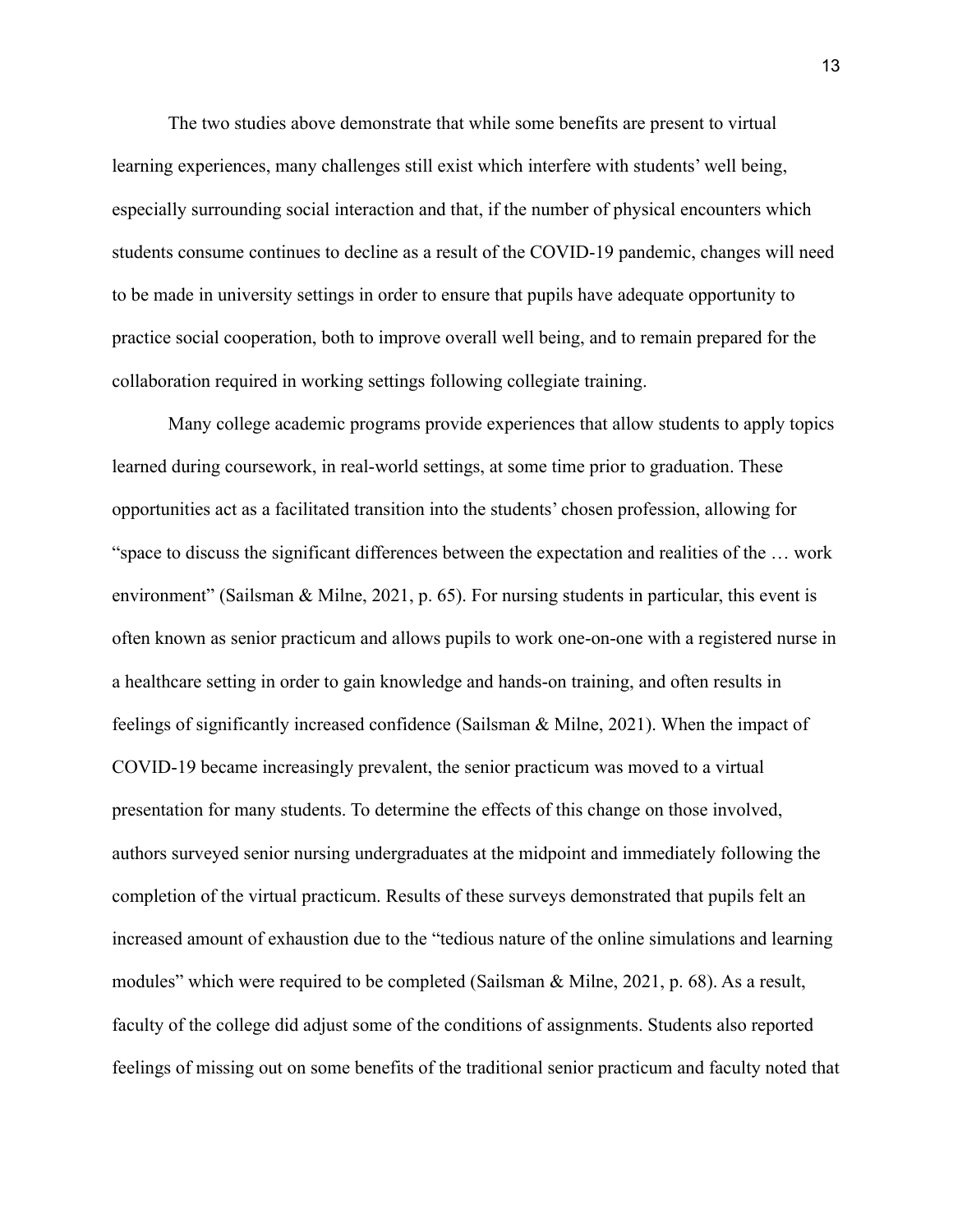individualized feedback was difficult to provide to pupils as much of the evaluation was solely an observation of the timeliness of submitting completed work.

One solution that may improve student satisfaction to virtual learning experiences is providing information to educators concerning methods to make non-traditional courses more effective, approachable, and overall successful. Meniailo, et al. (2021), conducted a study to determine the response of the students and faculty towards increased remote learning due to COVID-19. The feedback received was influenced by the presentation of an informative course designed to prepare future educators for increased virtual learning in the times to come. Subjects of the study were presented with what researchers termed a "blitz course", which the authors defined as a rapid demonstration of novel ideas, that included techniques to more easily transition classroom control to students in virtual learning settings (Meniailo, et al., 2021, p. 288). These items, which fall under control of teachers in traditional classroom settings, were named "innovative areas", since in virtual learning environments, students would have to take control of them, in order to be successful in class. The list consisted of actions such as "[operating] electronic resources, [engaging in] counseling and modeling personal educational trajectory, [along with] self-organization" (Meniailo, et al., 2021, p. 288). Said another way: during virtual and online learning, students are expected to handle these facets without the aid of educators, which may present additional challenges that result in increased overall stress. Results of the study aimed to determine if attitudes towards these aspects of virtual learning changed following the informational presentation of the "blitz course" (p. 288). Ultimately, researchers concluded that this intervention "can be effective" but noted the limitation that the opinions on the above areas diverged between teachers and students (Meniailo, et al., 2021, p. 296). More specifically, students enjoyed areas such as expanded freedom, flexibility, and use of electronic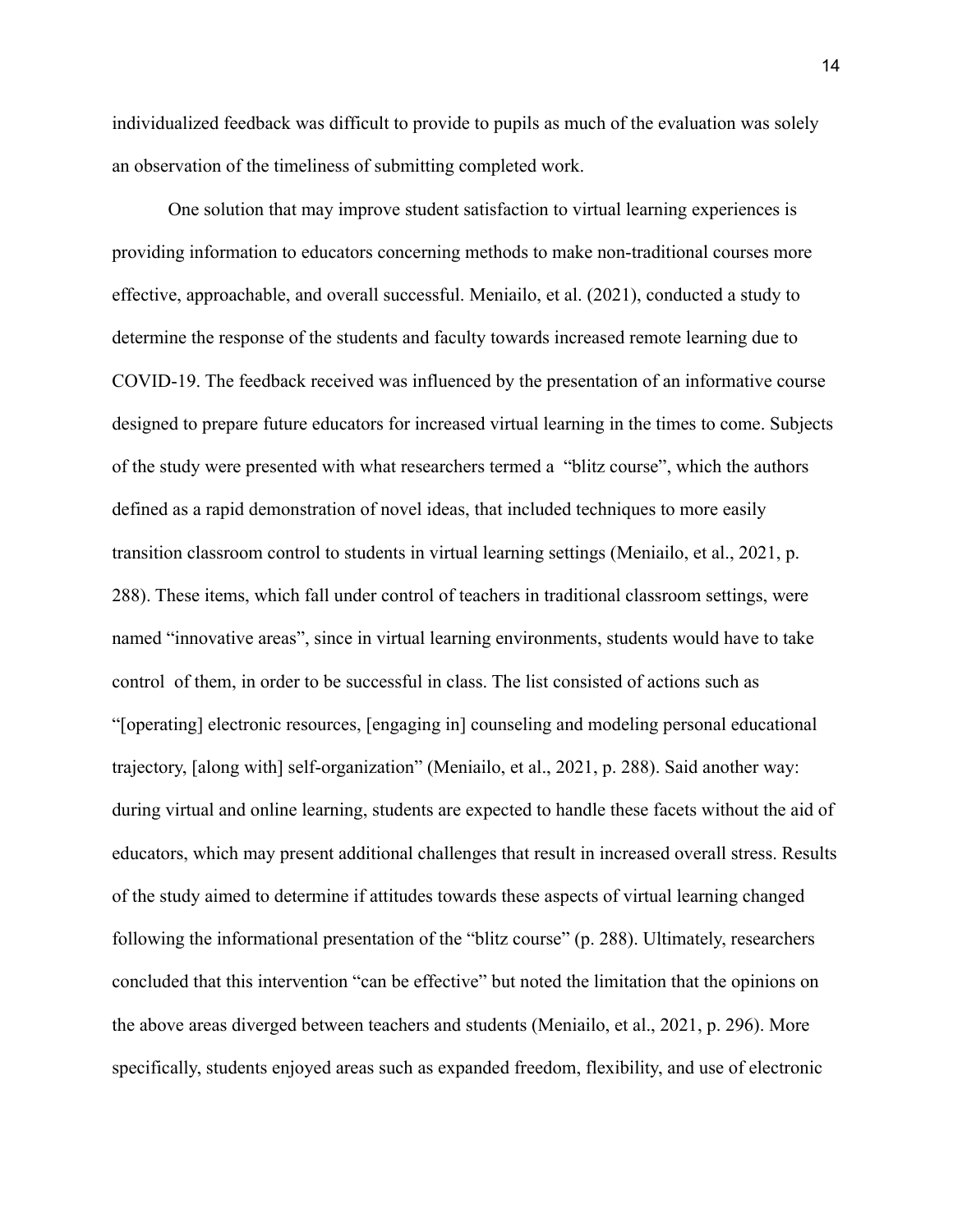devices. In contrast, teachers preferred that students were more responsible for personal orientation and independence but admitted that the expanded amount of personal choice and freedom which students experienced as a result of virtual coursework were not ideal (Meniailo, et al., 2021). In other words, researchers agree with previous reports that the largest burden to both educators and pupils in virtual learning environments is the need for students to be self motivated, and for teachers to decrease direct control over learners, the latter of which is generally present in traditional classrooms and can be valuable in motivating some students (Meniailo, et al., 2021).

Current literature tends to support the idea of many current students, who argue that while virtual learning has some benefits, such as increased independence and choice in completing schoolwork, some imperfections do still exist, especially from the bias of students more familiar with in-person learning. The most prominent of which is likely missing out on in-person activities and experiences which cannot be replicated online, especially for students who participate in programs inside actual, physical working spaces. Other impacts of virtual learning which caused many students' distaste, may be related to the training of faculty and their implemented teaching strategies in the virtual environment. Since some professors had little experience teaching online prior to the changes caused by COVID-19, some assignments end up feeling laborious, tiresome, or even uninteresting. In turn, students' stress can become heightened, and lead to more complicated issues such as effects on students' mental health and wellbeing. Fortunately, a number of studies have begun to evaluate the effectiveness of some solutions to combat many of these less than ideal outcomes, with some promising feedback being gathered. The impact of virtual learning, on university students in particular, are becoming more prominent as an increasing quantity of pupils are unexpectedly experiencing nontraditional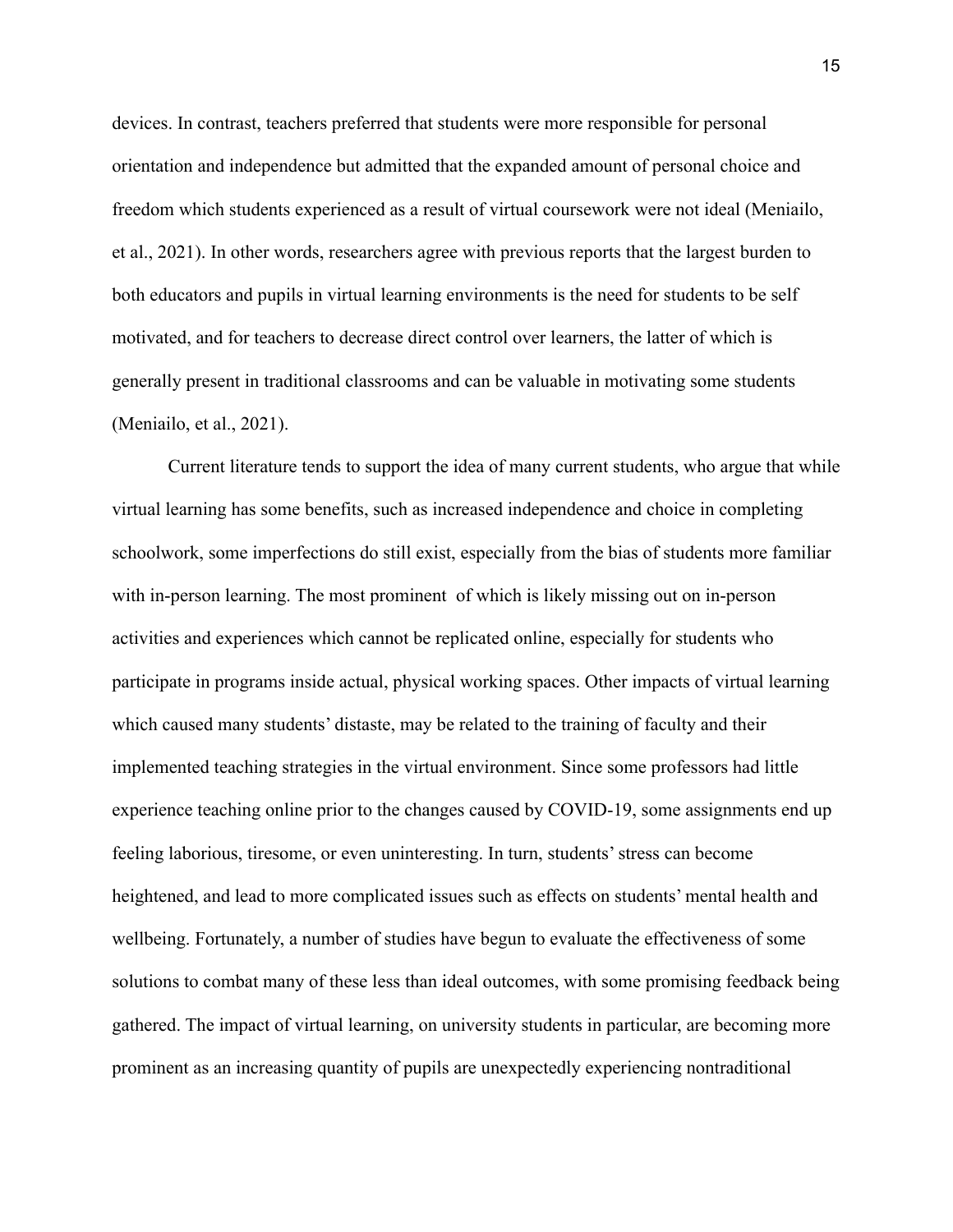coursework presentations. With this change, educators are challenged to optimize positive reactions to virtual learning environments, while reducing negative stressors that ultimately distract from student learning.

## **Section 2**

## **Personal Reflection:** Redle, A.

It was a bit of a dissapointment going into junior year when I realized that, due to the pandemic, we would continue to be mostly online for classes. I was happy to be back to in-person clinicals, although for different clinical rotations, in person clinical days had to be canceled due to complications having to do with COVID-19. I was pleasantly surprised, however, that I began to really like being online. Some of my lectures were asynchronous and I could work on them on my own time. I could get ahead and then work on the days that I had class. I had been working in the emergency room as a nurse tech since the summer, and I really liked having enough time to work and still balance school. Taking tests was the only downside to being online. My internet was often pretty slow, and I had to make sure I was in a spot in my house in which I had a good connection and in which I would not be disturbed by others in my household. Although I did struggle at times to stay motivated, especially during live online lectures, overall, I kept my motivation up and was driven to be successful in my studies. While this was the case for me, I knew that many of my peers struggled being online. Not having the same structure, and not having the in person connection made it difficult to focus for many students. The only peers I saw junior year were those that I had clinical with or those I had in person lab with. This was strange, but I kept busy with work. I think if I did not stay busy, I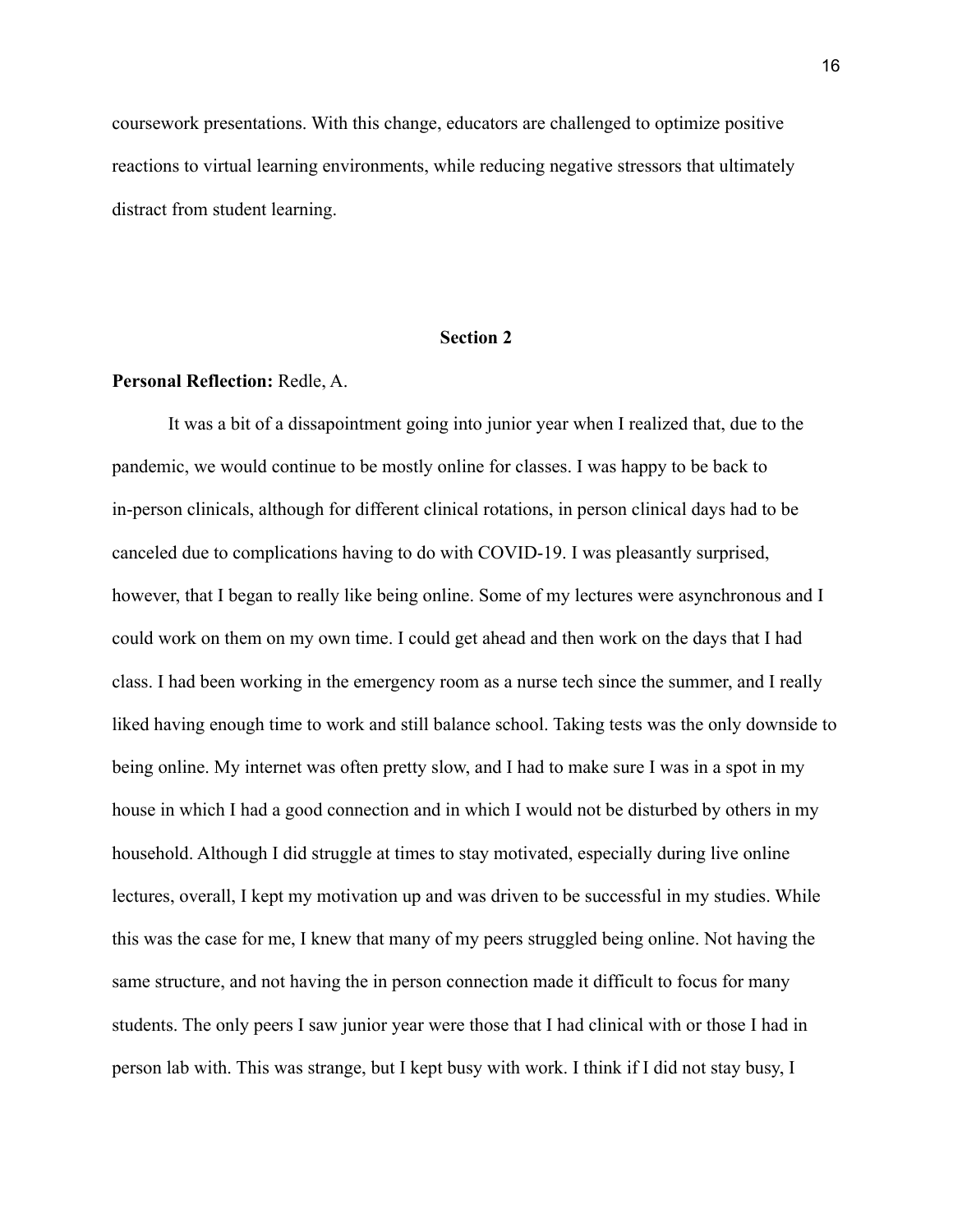would have really felt the loneliness and lack of companionship that many students were suffering as a result of being online. I knew from my personal experience at work, that there were many people suffering from depression and having to be hospitalized as a result of the severity of their depression. I wonder how many of us nursing students were struggling, and what help was available to them during this time of social isolation?

#### **Personal Reflection:** McMullen, J.

With any life change comes a new variety of stressors requiring adaptation. Moving to a virtual presentation of collegiate coursework as a result of the onset of the COVID-19 pandemic brought a number of changes to my life. I first had increased worry and feelings of anxiety that I would be behind in my courses and would not have the opportunity to graduate on time. As this dismay began to be relieved, I had to adapt to other changes, such as increased screen time at home, since virtual lectures had to be watched and clinical experiences had to be made up online. This led me to change some of my hobbies, since relaxing while browsing social media or playing electronic games felt too similar to completing school work. Although seemingly simple, I needed to change my routine to accommodate being home for such an increased amount of time during the day. This was generally a positive change, however, I was not getting as much exercise throughout the day as I did not need to move between buildings on Akron's campus for my next class. I also had no need to prepare a backpack and think ahead to everything I wanted to bring with me for the day. Looking back, I also remember learning how to utilize a variety of new skills, such as the operating lockdown browser software the university prescribed for testing purposes, or the turning in virtual assignments into the assigned drop boxes, or even navigating the nuances of video conferencing with large groups. Above all, throughout much of the time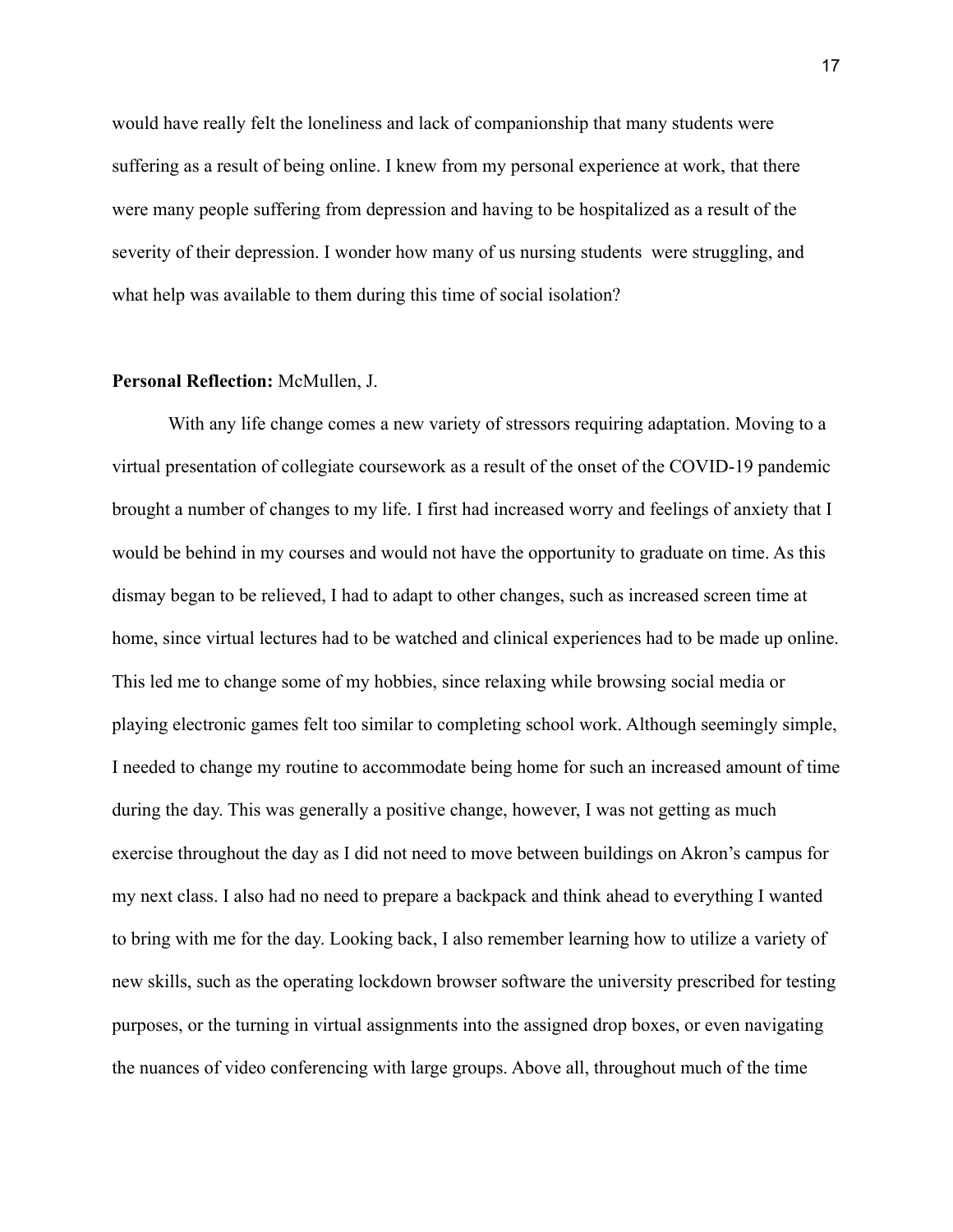learning through virtual environments, I worried about changes in my grades. I felt that if I was doing better than I had when enrolled in in-person courses, I might be wrongfully accused of cheating, while at the same time having concerns that I would not be able to learn the material well enough to perform adequately on tests. Many of the changes I experienced as a result of the classroom shift initially caused added stress to my collegiate experience, as change is rarely easy and this was a change about which I, along with many others, was not excited. However, I positively adapted to most aspects of this new and evolving time, and my grades seemed to reflect that. I consider myself fortunate in that regard, as some students may have struggled in adjusting to the many changes that occurred and are continuing to take place, especially since a 100% positive outcome is incredibly rare in any population of humans.

## **Review of Literature**

The following question will be used to guide information presented in the subsequent analysis. The PICOT question was determined based on the feelings expressed by the authors in the above personal reflections. Since the temperament between authors is more similar compared to the reflection in section one, a single PICOT question will be explored, which is: **What is the impact of stress on nursing students and their grades as a result of moving to virtual courses during the Covid-19 pandemic as compared to in person courses?**

#### **Search Strategies**

Key words and phrases used to locate appropriate literature sources for the following analysis include: nursing students, online learning, stress and anxiety. All sources in this inquiry were located through utilization of academic databases provided to enrolled students through the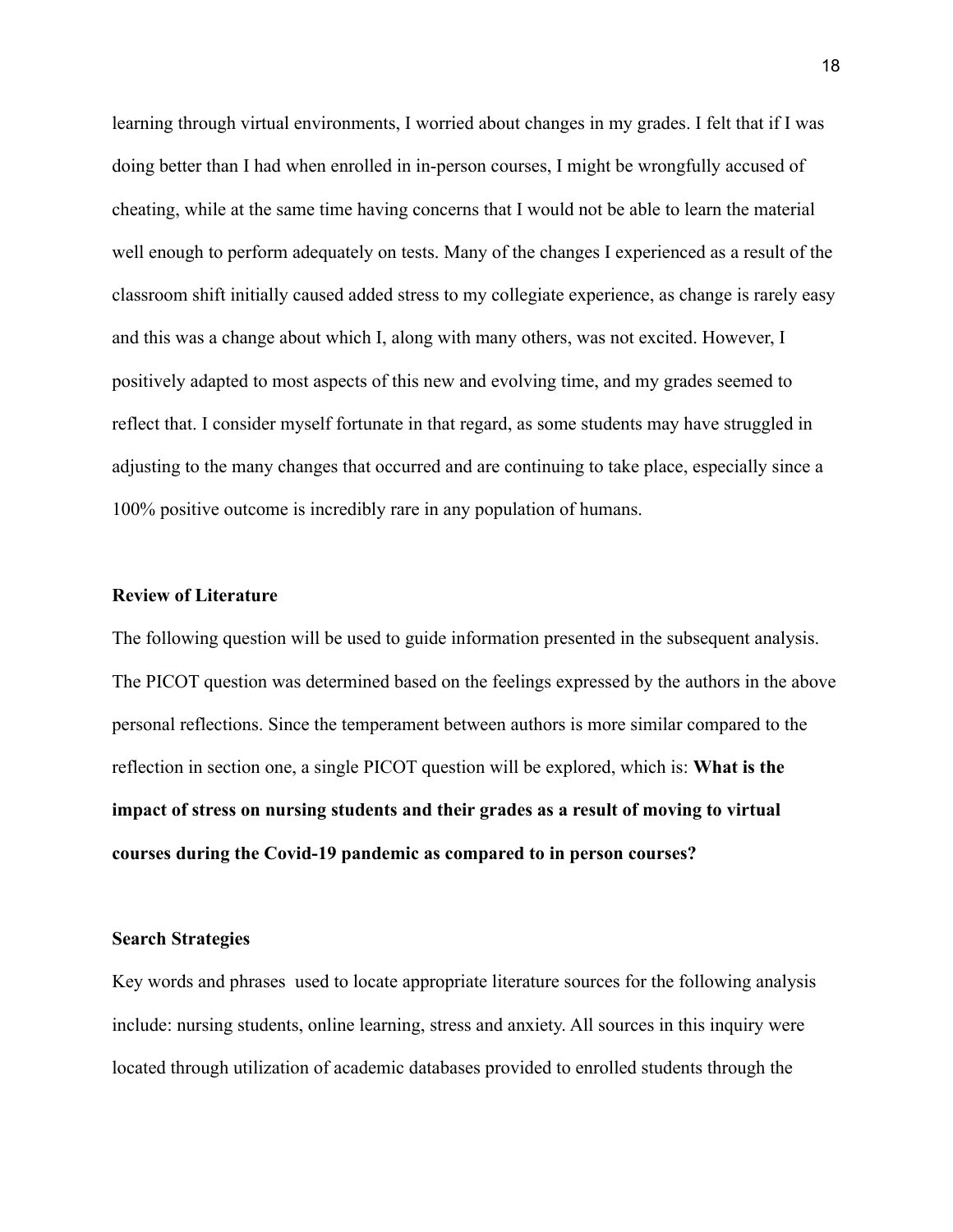University of Akron. Eight of the eight referenced articles were peer reviewed and published in or after 2017. Sources were selected based on the application and generalizability to the proposed PICOT question.

## *Redle, A.*

Nursing school can be particularly stressful with all of its rigorous academic requirements. Adding a pandemic would seem to be a significant additional stressor. A study entitled "Transition in learning during COVID-19: Student nurse anxiety, stress, and resource support" looks into the lives of student nurses in Southern California during July and August of 2020 (Fitzgerald & Konrad, 2021). The stated purpose of the study was to examine the anxiety and stress of first-semester nursing students and to look into the resources available to ease the transition to online learning at the beginning of the pandemic. A descriptive design was used through a web-based survey generated from Qualtrics Software. Questions were adapted from the Anxiety Symptoms Checklist derived from the diagnostic and statistical manual of mental disorders-IV. Both perceived anxiety and symptoms of anxiety were looked at. Students were also asked if they had consulted a mental health professional and if they were concerned about graduating on time. The study implemented convenience sampling by emailing 79 potential participants. Fifty-six students ultimately participated (Fitzgerald & Konrad, 2021).

The majority of participants were female. On average, students reported 4.32 symptoms of anxiety out of 14 total symptoms. Each student reported at least one symptom of anxiety related to COVID-19. Ninety percent of students reported symptoms included difficulty concentrating and 84% reported feelings of anxiety or being overwhelmed. Participants that were younger or female were more likely to report symptoms of anxiety. Eighty percent responded that they often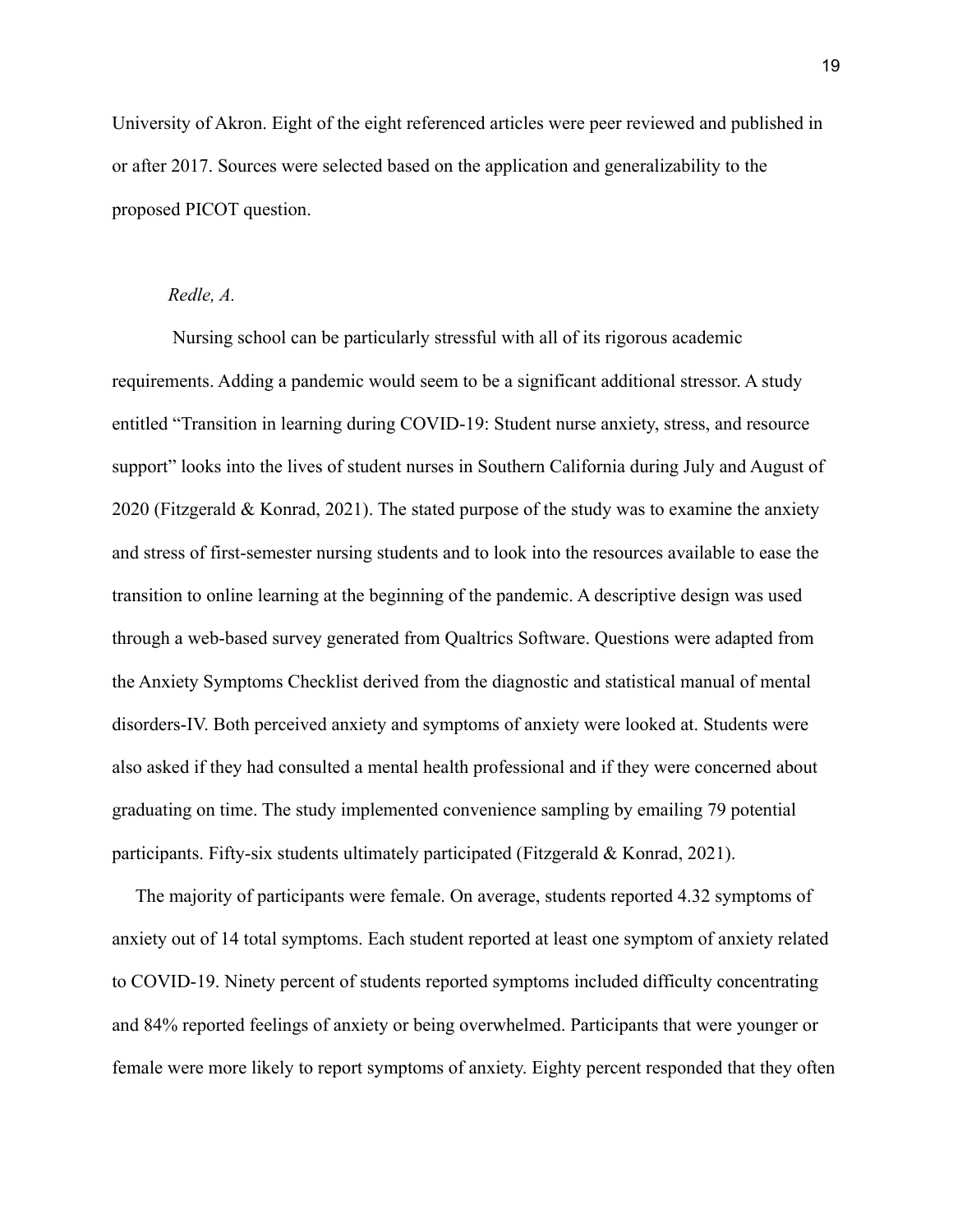felt anxious about the impact COVID-19 would have on their academics. Seventy percent attributed feelings of anxiety to events not meeting planned expectations of the mode of education. With regard to the stress related to the health impacts of the pandemic, 84% of participants reported fear of a loved one contracting the virus, and 70% reported fear of contracting the virus themselves. Sixty-two percent reported difficulty in handling the academic workload. Only 10% of students reported seeing a mental health professional due to stresses from the pandemic. In spite of the many negative emotions related to stress, students had positive responses as well. Eighty-eight percent of students said that the faculty's response to the changes in courses was either good or excellent. Eighty-five percent of students stated that peer support was either good or excellent, and 90% of students reported that faculty support was good or excellent (Fitzgerald & Konrad, 2021) .

Several correlations were found in the study. Stress was found to be correlated with anxiety due to academics. Correlations were also found between activities/relationships and anxiety and distress. Those who had "difficulty handling relationships" reported higher levels of stress because of family issues and had concerns about "their ability to handle difficulties in life" (Fitzgerald & Konrad, 2021). Those who stated support from instructors was good or excellent had fewer symptoms of anxiety. Some students also made comments in addition to answering the survey that expressed frustration over a lack of communication from the school of nursing about the abrupt changes. In addition to showing the relationship between stress and the coronavirus pandemic, the study also looked at practical ways to mitigate stress. For instance, debriefing sessions were conducted so that students could express their struggles with the school of nursing which helped increase faculty and peer support (Fitzgerald & Konrad, 2021).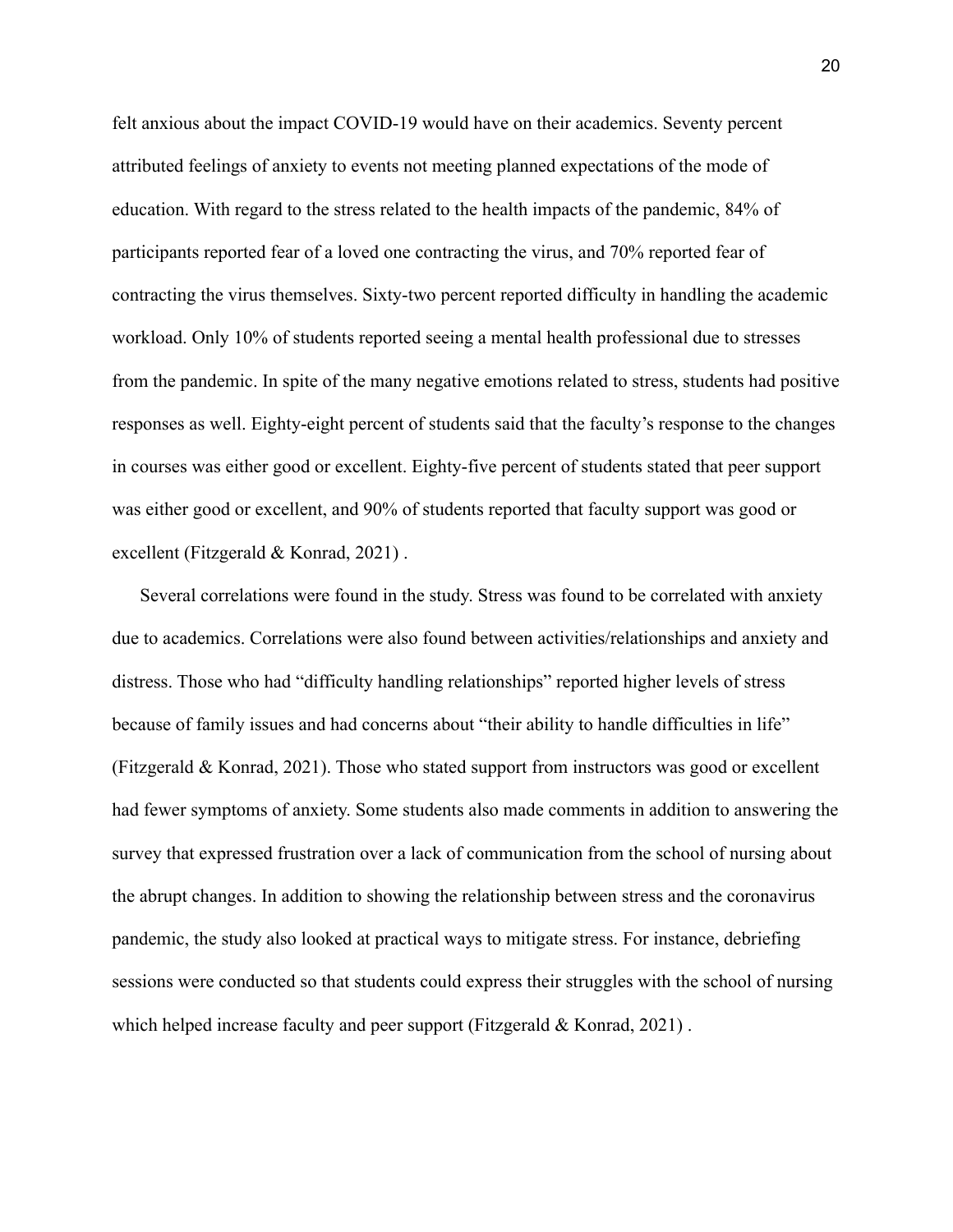Another study conducted in Australia looked at anxiety, stress, and depression among undergraduate nursing and midwifery students during the pandemic and what socio-economic and educational characteristics may be correlated with higher levels of stress, anxiety, and depression (Kerr, et. al 2021). The study utilized a cross-sectional design between August and September of 2020. An anonymous survey was sent to 2,907 students in the baccalaureate nursing program in Victoria, Australia. A total of 638 students answered the survey. 48.5% of students reported moderate to severe depression, 37.2% reported moderate to severe anxiety, and 40.2% reported moderate to severe stress. Factors associated with high levels of depression, stress, and anxiety include being younger, being female, having self-reported poor health, and having completed more academic years. In conclusion, the authors suggested that universities should screen students for depression, anxiety, and stress during and after pandemics, and that referrals should be made available for students (Kerr, et. al 2021).

An interesting comparative study was done in China to look at the emotional responses and coping mechanisms of nurses versus nursing students (Huang et. al, 2020). A questionnaire was sent out between February 1st and February 20th, 2020. Those selected were nursing students or nurses between the ages of 18-26. The respondents were asked to forward the survey to ten of their colleagues and those who reported previous history of mental illness were excluded. The survey included a list of negative emotions "including anxious, fear, sadness and anger" and participants rated each emotion they experienced with 1 being no emotion in that category and 5 being the highest level of that emotion (Huang et. al, 2020). Coping strategies were also measured on a scale of 1-5, with 1 meaning the coping strategy was not used and 5 meaning the strategy is always used. Coping mechanisms were divided into problem-focused coping and emotion-focused coping. Problem-focused coping strategies included "active coping, planning,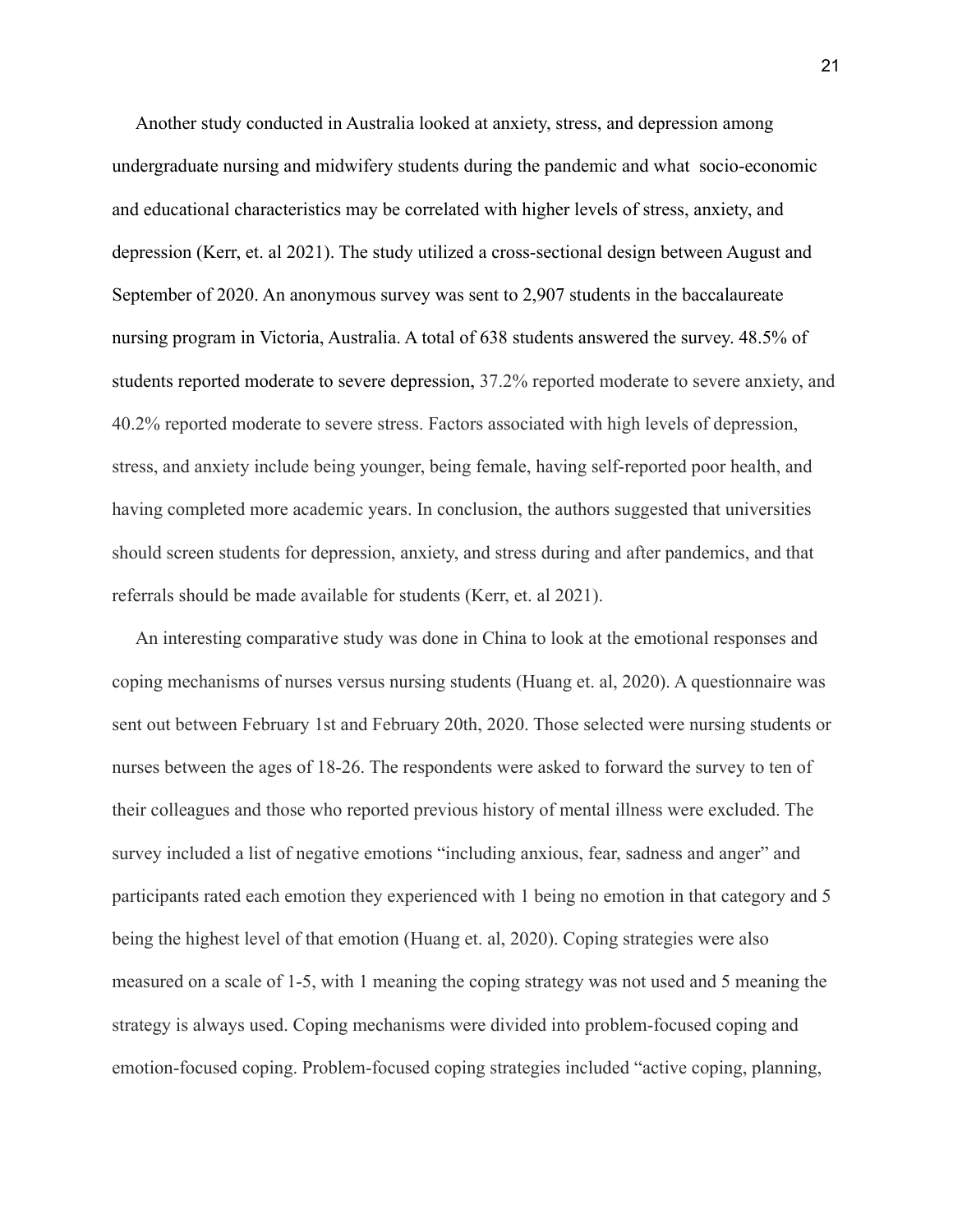and use of instrumental support" (Huang et. al, 2020). Emotion-focused coping included "use of emotional support, acceptance, positive reframing, religion, humor, substance use, self-distraction, self-blame, denial, behavior disengagement, and venting" (Huang et. al, 2020). Including coping strategies in the study allows researchers to look into ways to reduce or handle negative emotions experienced during stressful events such as pandemics.

After sending out the survey to 850 people, 802 valid and completed surveys were returned. The majority of respondents were female (74.9%) and the rest were male. 62.9% of respondents were from urban locations, and 37.1% were from rural locations. 430 respondents were nursing students and 374 were nurses. Anxiety levels in nurses were found to be significantly higher than nursing students. Women had significantly higher fear and anxiety levels than men. Interestingly, while participants from rural areas had higher levels of sadness, those from urban areas had higher anxiety. Further research should be conducted to identify what role isolation may have played in rural participants having higher levels of sadness, and what potential variables were present in urban cities that contributed to higher levels of anxiety. The study did note, however, that there was no correlation between levels of anxiety, fear, sadness, and anger and severity of urban outbreaks. Anxiety and anger were both associated with the distance urban participants had from COVID-19 cases. The closer coronavirus cases were, the higher the feelings of anxiety and anger (Huang et. al, 2020).

Utilizing the independent sample t test, the study identified that nurses used more problem-focused coping strategies than nursing students. Women were much more likely to use problem-focused coping strategies than men. Conversely, men were more likely to use emotion-focused coping strategies. Problem-focused coping strategies were considered "active coping, planning, and use of instrumental support" which means using tangible means to address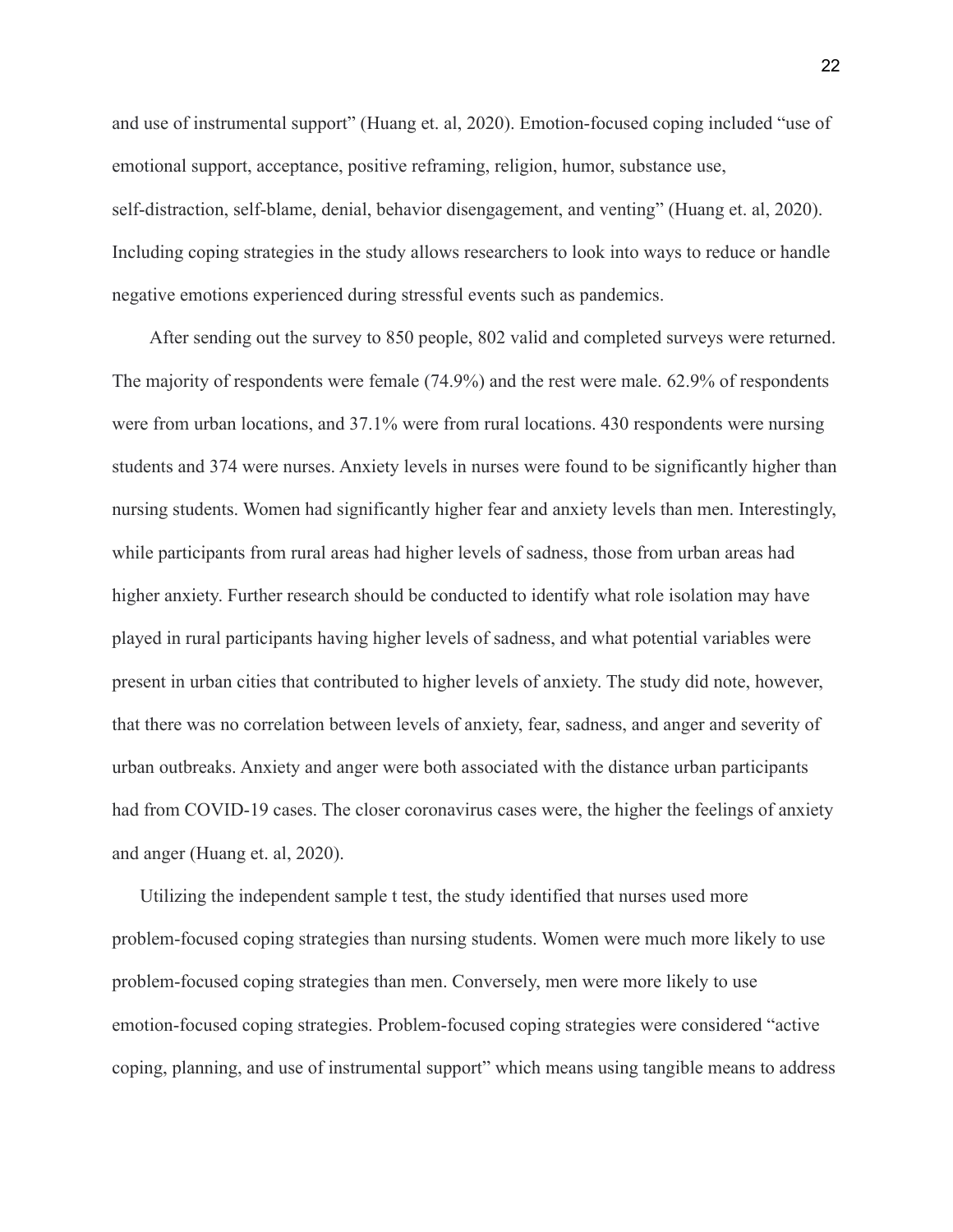a situation (Huang et. al, 2020) . Emotion-focused strategies were "use of emotional support, acceptance, positive reframing, religion, humor, substance use, self-distraction, self-blame, denial, behavior disengagement, and venting" (Huang et. al, 2020). The study concluded that, although nursing students experienced anxiety, fear, and stress, ultimately nurses working in the pandemic experienced significantly more of these negative emotions (Huang et. al, 2020) .

In Jordan, researchers did a study to look at the mental health and well-being of healthcare students (Almhdawi et. al, 2021). Using a cross-sectional design, the researchers sent out questionnaires to undergraduate medical, dental, pharmacy, and nursing students. The survey consisted of "demographics,12-item Short Form health survey (SF-12), students' evaluation of distance learning, Neck Disability Index (NDI), Depression Anxiety Stress Scale (DASS21), and the International Physical Activity Questionnaire (IPAQ)" (Almhdawi et. al, 2021). The average age of students in the study was 20 years old, and a total of 485 students participated. Nursing students comprised 7.2% of the total participants. The study found moderate levels of depression, moderate levels of anxiety, and mild levels of stress in students. Higher levels of depression were associated with lower HRQoL (health-related quality of life). Students also generally reported not being satisfied with their online classes. The results prompted researchers to question what impact increased isolation and the pandemics effect on future jobs and education had on students' mental health. Researchers identified the lack of equal representation of nursing and pharmacy majors as a limitation. Having a larger percentage of nursing major participants could have altered the overall results of the study. (Almhdawi et. al, 2021).

Looking through these studies, it is essential to identify patterns and look at the gaps in seeing the impacts of covid-19 on nursing students. Fitzgerald & Konrad, 2021, Kerr, et. al 2020, and Huang et. al, 2020 all found that being female was associated with higher levels of stress or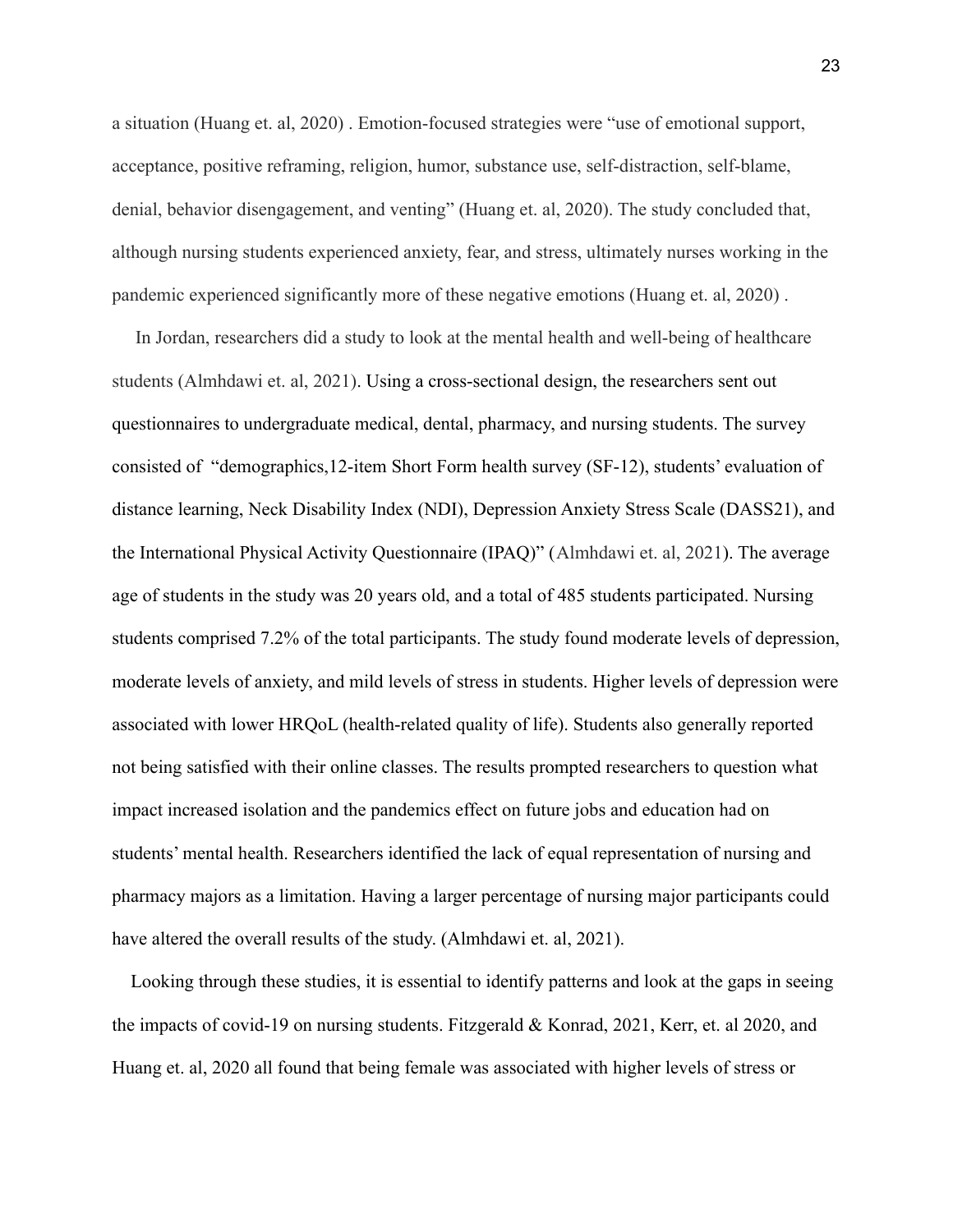anxiety. These are three different studies from three different countries. This prompts the question, why is being female correlated with higher levels of stress in nursing students? Additional investigation should be conducted to indicate what factors may contribute to females having higher stress and anxiety. Kerr, et al, 2021 and Almhdawi et al., 2021 found that poor health contributed to higher levels of anxiety or depression. All four studies showed the need for addressing mental health in students, especially healthcare students during pandemics. The need for coping mechanisms and peer support was also evident throughout each study.

#### *McMullen, J.*

Stress is a common theme in published literature and spans across many subject areas. This literature review will look at the known impacts of some specific stressors which the authors faced as a result of virtual learning during the COVID-19 pandemic outbreak. One stressor that affected students in particular, was the increased amount of time spent looking at and operating a backlit, computerized screen. Two studies looked at the impacts of this change during the time period of the COVID-19 pandemic. The first focussed on the relationship between screen time in hours per day and the quality of sleep and dietary habits in a population of undergraduate college students. By composing a survey and analyzing the responses, researchers determined that the population studied had a mean screen time of between 4 and 9 hours per day, though 63.3% of the participants in the study group admitted to being consistently engaged in greater than 10 hours of screen time in a 24 hour period. Researchers also determined that screen time was negatively correlated with sleep duration, that is as screen time in hours increases, sleep duration, also in hours, decreases. The average span of sleep for this population was approximately five hours. (Saxena, et al., 2021). In addition to sleep duration, participants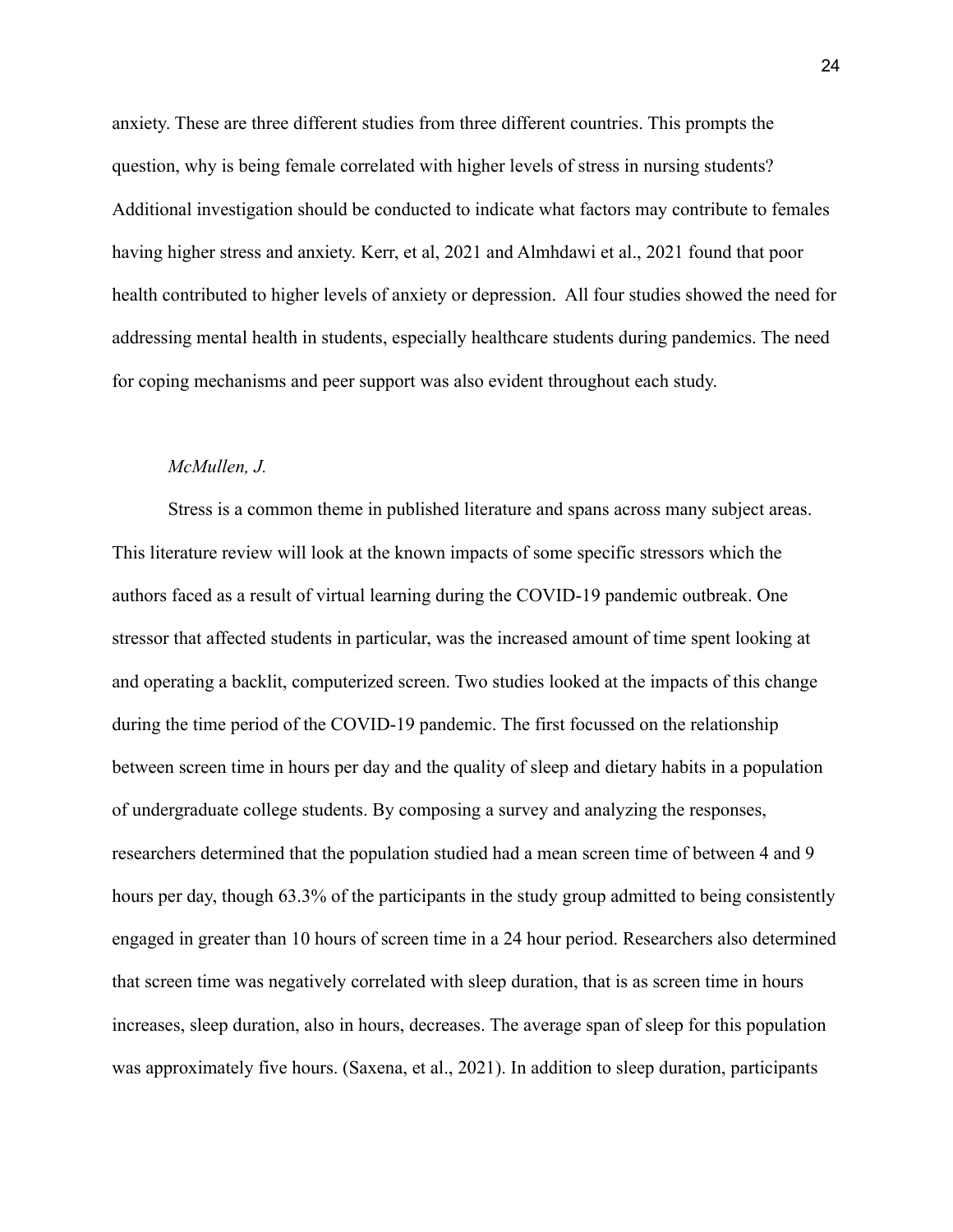were asked to state the length of time required to fall asleep, which for 36% of the group, was longer than 30 minutes. Authors of the investigation note that this could be in part due to the additional light which was consumed at night, thus decreasing the amount of sleep hormones secreted in the brain (Saxena, et al., 2021). Ultimately, data was insignificant as to whether increased screen time was related to changes in dietary habits and caloric consumption. This lack of conclusive result could be due, in part, to the fact that the experimental subjects were rated as overweight prior to engagement in the study (Saxena, et al., 2021).

Much of the general population understands that sleep has restorative benefits, on both the mind and body, and may also realize that sleep aids in forming memories and habits, or in other words, learning. For students, a common measurement of learning is the grade system, where a numerical or alphabetical value is placed onto an individual's performance, with higher scores equating to better overall performance. Thus, although the study above did not report on the impact of students' sleep duration on their grade values, I question if sleeping for a far shorter span than recommended would lead to significantly less-than-optimal academic performance. More specifically, this study may allude that increased screen time, a direct result of the virtual learning environment, consequential of the COVID-19 pandemic, has ultimately related to a decreased scholastic performance in collegiate students. Of course, further evidence is necessary to bring forth causation and aid in greater generalizability of these findings. Academic administrators and faculty should be aware of the above relationship in regards to screen time and academic performance, as well as the overall health of students, as more aspects of coursework, in both the collegiate level and surrounding stages of schooling, move increasingly towards online applications which require many hours of screen time.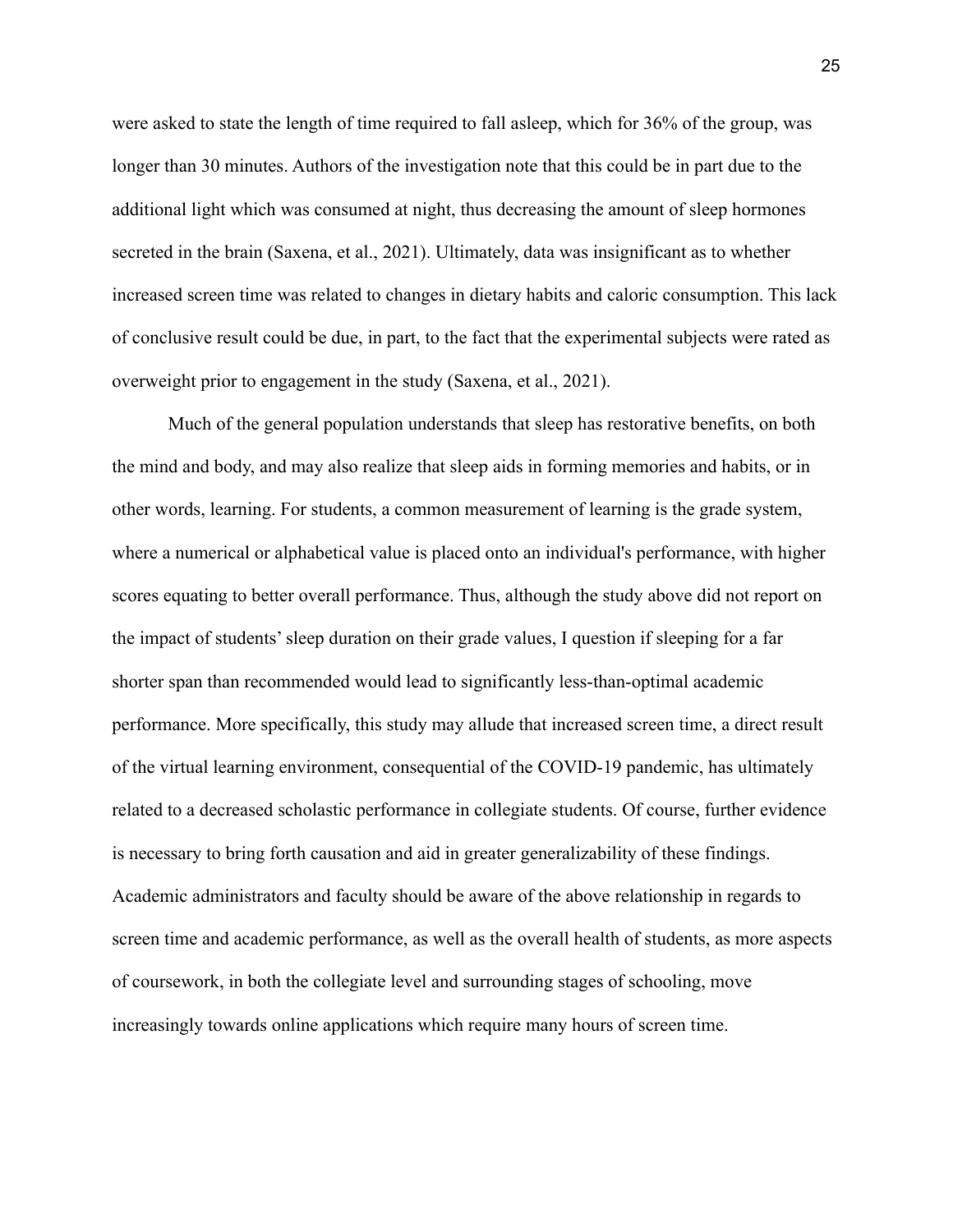The second study that sought to determine the effects of increased screen time focuses on school age children, especially between one and ten years. Researchers utilized a cross-sectional design to obtain information via a survey for 3,392 children. The goal was to "[assess] the effects of lockdown [due to the COVID-19 pandemic] on daily life, behaviors, relationships, technological devices, and distance learning experience" (Picca, et al., 2021, p. 3). Results of the survey demonstrated that the lockdown period affected children's behavioral habits in healthy ways, while at the same time, encouraged negative, or unhealthy patterns. In regards to screen time specifically, 53.4% of children aged six to ten years tended to spend between two and three hours per day performing distance learning tasks online. 34.8% of the same population spent the same amount of time per day engaging in leisure activities via a computerized screen, while a larger portion, 38.7%, spent less than one hour per day participating in leisure tasks virtually (Picca, et al., 2021). Unfortunately researchers did not provide data on active screen time in this population prior to placement of COVID-19 lockdown protocols, but did note that parents rated children who engaged in increased screen time as having sleep habits that were negatively influenced (Picca, et al., 2021). For children aged one to five years, screen time per day in excess of two hours was related to increased attention disturbances (Picca, et al., 2021). The authors of the study conclude by noting that consistent and continuous surveillance of children's utilization of computerized screens is necessary to prevent an excess use (Picca, et al., 2021).

Though the study report does provide valuable evidence, the use of this particular article in regards to the proposed PICOT question is limited. The authors did not take into account academic performance in this scenario, and additionally, the population of interest is different than university students. However, as the study group is made of such a large number of pupils, some generalizability is present, especially since results of the above two studies demonstrate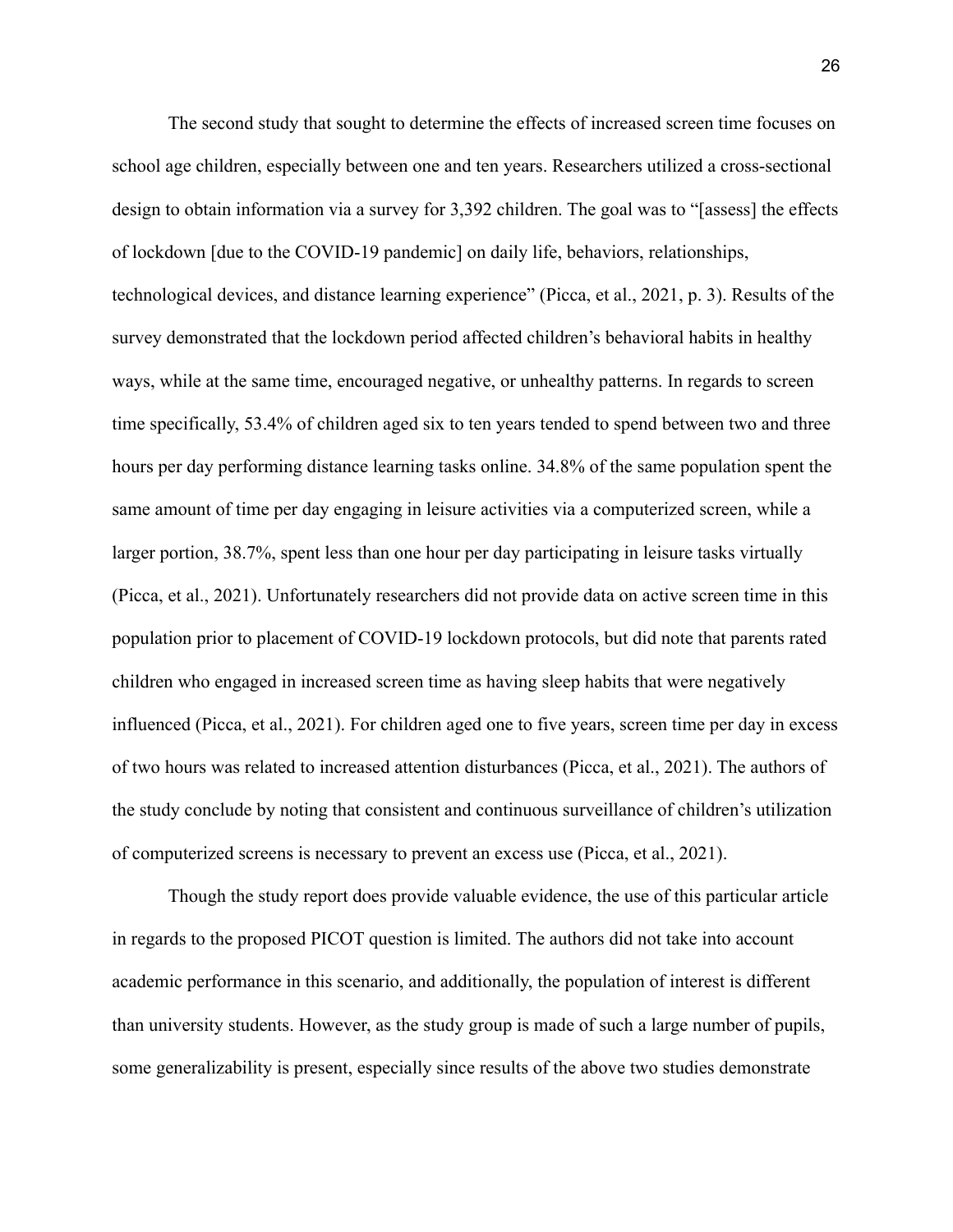many similarities. Both studies represent the need for off-screen tasks, in many populations of students, especially during times of heightened amounts of virtual learning. As the uncertainty of how future courses will be conducted continues to expand, school administration and faculty need to be aware of the effects of screen time on students' health, especially in regards to aspects of health which contribute to and impact academic performance, as this is often a commonly published measure for many higher educational facilities.

Increased screen time is not the only added stressor students may have faced during the rapid transition to virtual learning in the onset of the COVID-19 pandemic. The sudden opportunity, but never-the-less heightened risk, to engage in academic dishonesty became prominent. Tolman (2017), describes this phenomenon as he states "that there is less (physical) contact with the professor and supervision of learning [in virtual course environments]; therefore, there is more opportunity to cheat" (p. 581). He continues on in his meta-analysis of comparative studies of the presence of cheating in online versus traditional face-to-face courses by describing one major root cause of academic dishonesty. The amount to which students believe that others are engaging in cheating behavior is predictive of their own likelihood to also become dishonest in the academic setting. He notes that while multiple researchers have supported this hypothesis, conclusive evidence as to the extent to which students feel cheating is present has not yet been published. More specifically, some authors have published studies quantifying this attitude from students, but multiple sources are ultimately contrasting (Tolman, 2017). Throughout his article, Tolman (2017) describes a few common causes of academic misconduct, including: the tolerance of cheating by faculty, unpreparedness of students in unannounced tests, which are unlikely to be included in virtual platforms, as well as the presence of academic success in students prior to enrolling in collegiate coursework. He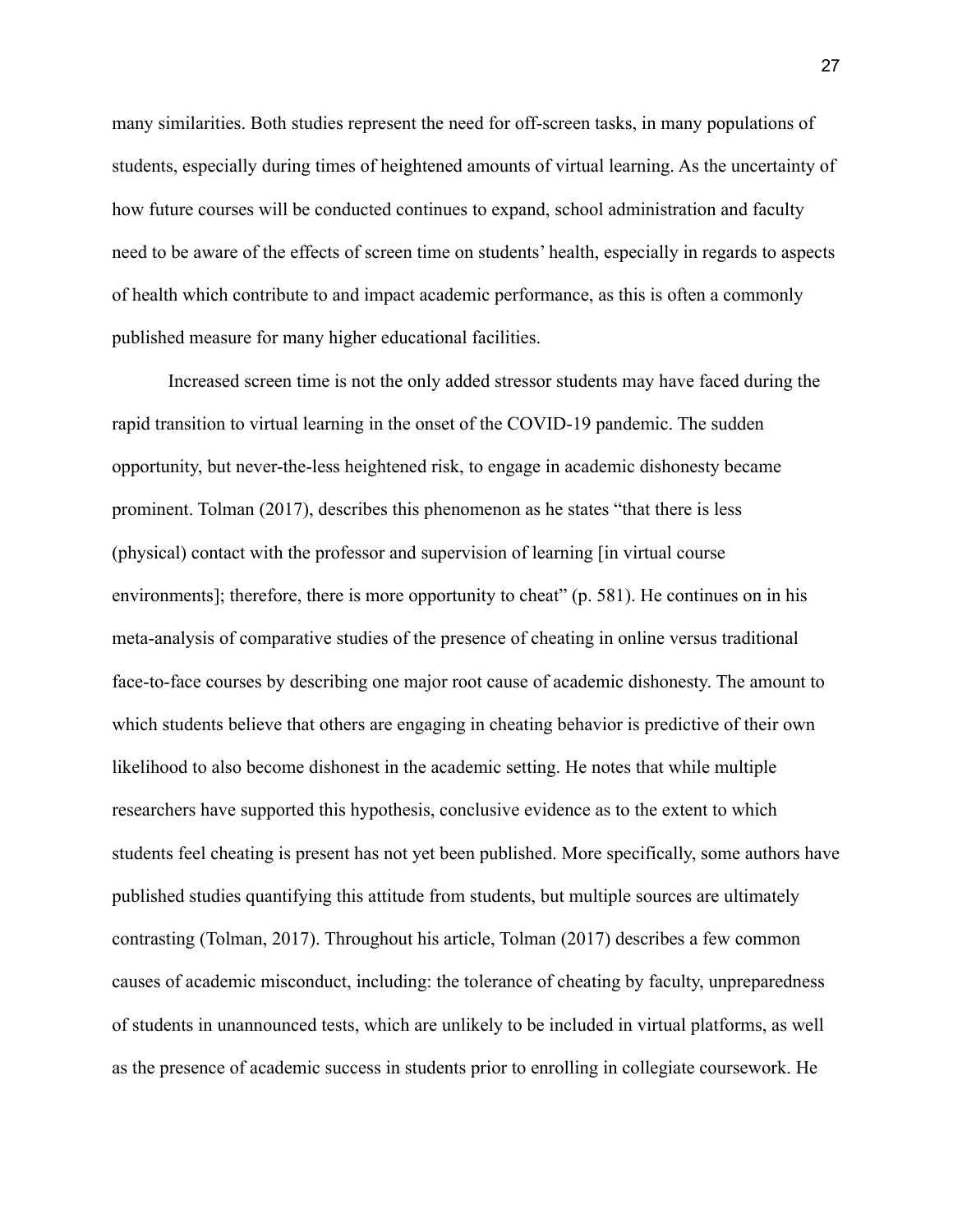notes that although many believe that academic misconduct occurs more frequently in online courses than those held in person, this idea is fundamentally inaccurate. Furthering his stance, Tolamn (2017) states "the nature of online courses ... is less conducive" in allowing students to cheat, since there is greater flexibility to learn the material and students do not have the opportunity to perceive others as engaging in behaviors of misconduct in the virtual learning environment (p. 583).

Academic dishonesty has a major impact on students' grades and is thus often a principal concern for learning institutions. Due to the unexpected and unfamiliar shift to an environment of near-solely online coursework as a result of the COVID-19 pandemic, students involved in this transition may have found themselves more acutely aware of the possibility of both engaging in academic dishonesty, as well as being falsely accused of such behaviors. The dilemma and decisions brought about by these concerns could have presented a greater impact on students' academic performance than the actual act of cheating. By becoming engrossed in worrying thoughts, especially of this nature, college attendees may not have been able to focus on their coursework, thus affecting performance. Some students may have even intentionally performed worse than they had previously during more traditional face-to-face instruction, so that they would not come under scrutiny. Cheating may not have been the only gnawing anxiety faced by learners in this time, and with additional concerns, increased alterations in academic achievement becoming increasingly common, as stress is known to play a considerable role in performance.

Happiness could be said to be the opposite of stress, especially since both terms are often experienced uniquely between persons and lead to differing outcomes in regards to performance. Researchers from psychology institutes in the United States and Canada sought to determine the veracity of this statement through the lens of academic performance, specifically students' GPAs,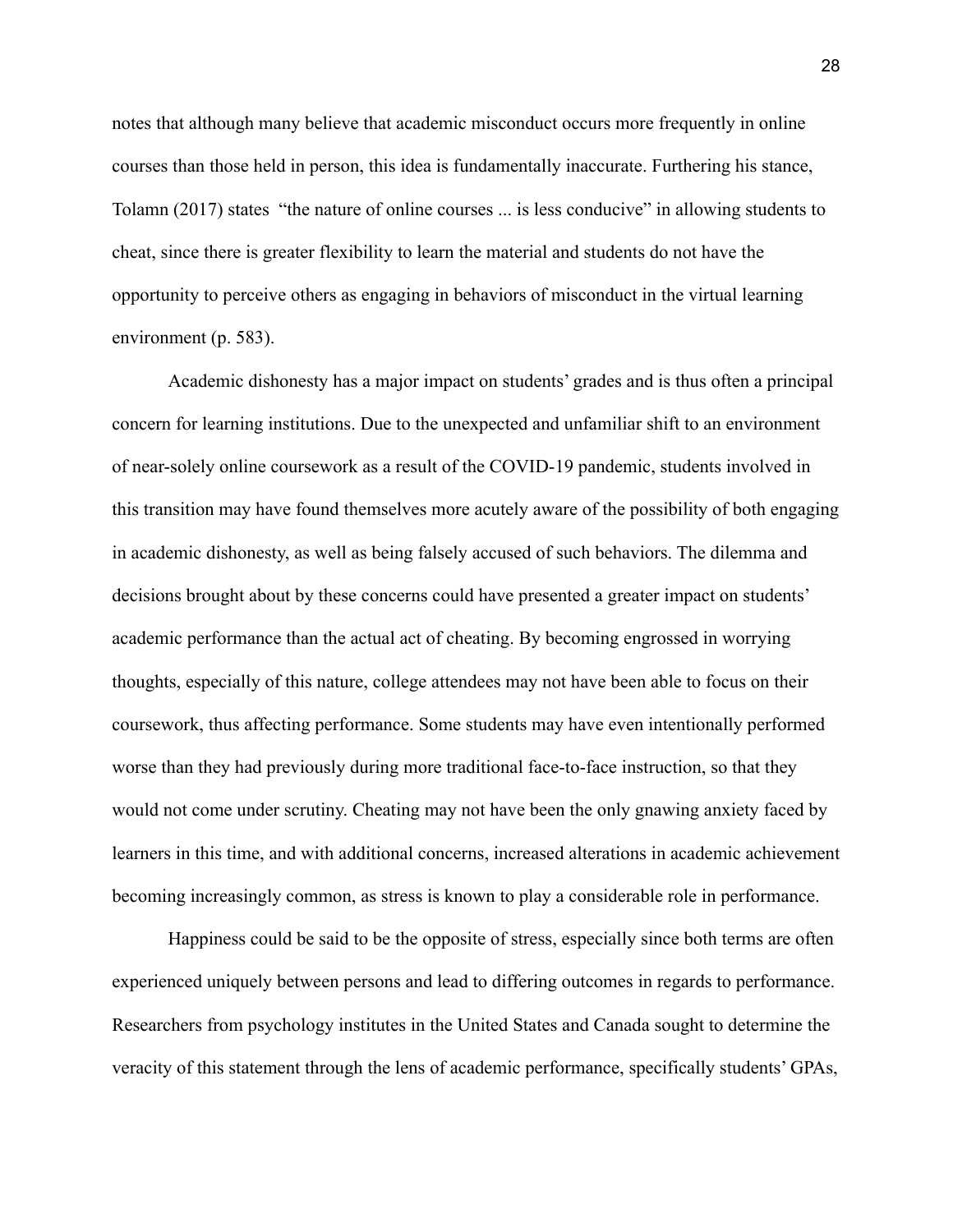as well as determining if a relationship was present between grade point average and hedonic and eudaimonic attitudes (Kryza-Lacombe, et al., 2019). Authors define the former idea of "hedonia" as motivational behaviors that lead to "pleasure and relaxation", while eudaimonic attitudes are those that provide value to actions, or a sense of "meaning" (Kryza-Lacombe, et al., 2019, p. 1323). To ascertain the presence of a correlation, 119 undergraduate college students were asked to complete one Lickert scale rating themselves on the frequency of engaging in certain tasks, such as exploring new competencies and gaining knowledge, an example of eudaimonia, or performing leisure activities, which would be more closely related to hedonia. Participants were also asked to complete a second Likert scale in order to provide feedback regarding the presence of "negative emotional states" such as "depression, anxiety, and stress" (Kryza-Lacombe, et al., 2019, p. 1329). Authors of the study determined that multiple correlations between variables were present. However, the report first notes that hedonism and eudaimonism were found to have no correlation, which the investigators admit was predicted since the survey provided to students was designed to intentionally explore differences between these two attitudes. More notably, results of the analysis determined that a statistically significant, positive correlation existed between a eudaimonic attitude and GPA, such that as one increased, the latter tended to also increase. Study researchers also sought to determine if those participants who rated both hedonic and eudaimonic attitudes as being greater than the population mean, demonstrated significant correlation in GPA results. A false positive was found, indicating that a positive correlation existed between GPA and expression of both happiness perspectives, when in reality, this relationship actually did not occur. (Kryza-Lacombe, et al., 2019). Authors note that given the false positive result, this conclusion should be interpreted with caution. Interestingly, no other relationships were found to be significant (Kryza-Lacombe, et al., 2019).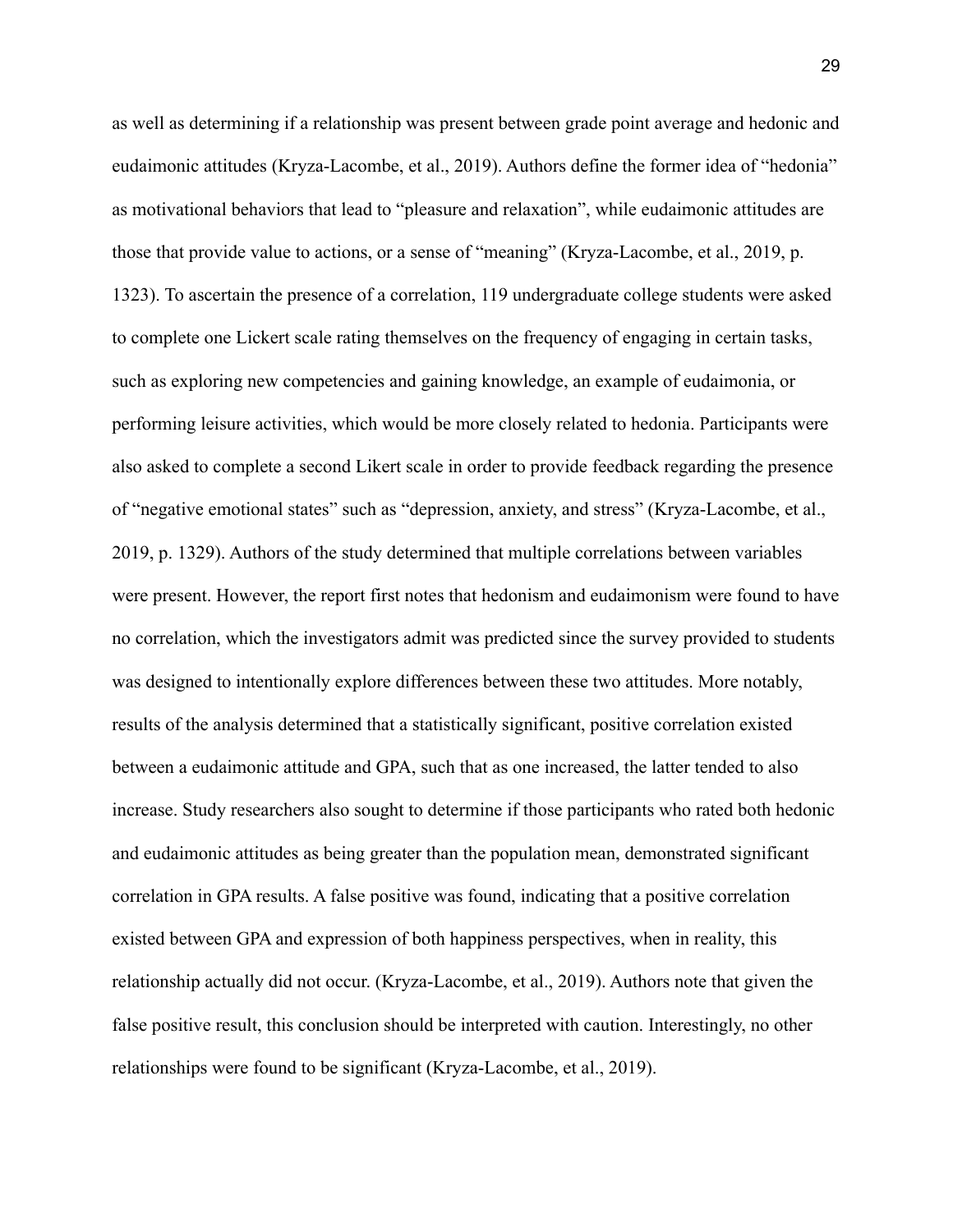Based on current literature, evidence shows that academic performance is heavily affected by emotional well being. Kryza-Lacombe, et al. (2019), provided further evidence of this connection with the results of their study depicting that students who have ambition to find a meaning in their lives tended to perform better overall in academic settings, compared to those who were motivated by activities of pleasure, those who had large amounts of desire for both meaning and pleasure, and those who demonstrated low levels of motivation for either character description. Additionally, emotional status tends to be correlated with other stressors, such as increased screen time and concerns of academic dishonesty, all of which can further disrupt students' academic performance. These interactions can, and often do, lead to a cycle of ever increasing stress, decreasing overall health, and changes in scholastic output. Lifestyle alterations due to the COVID-19 pandemic have most definitely introduced some students to this impactful cycle, but despite the presence of many, generally negative reactions, not all aspects of these dramatic changes are entirely harmful.

#### **Section 3**

#### **Summary: Implications for the Future**

Previously throughout this analysis, by focussing on nursing and university students, specific impacts of the COVID-19 pandemic and the stress caused by these abrupt changes have been discussed. While navigating this period in time has been difficult, the outcomes, such as personal and professional successes and growth, will be long lasting and more valuable as the pandemic moves into the endemic phase. One specific example encompassing both personal and professional growth is the development and application of critical thinking. Said another way,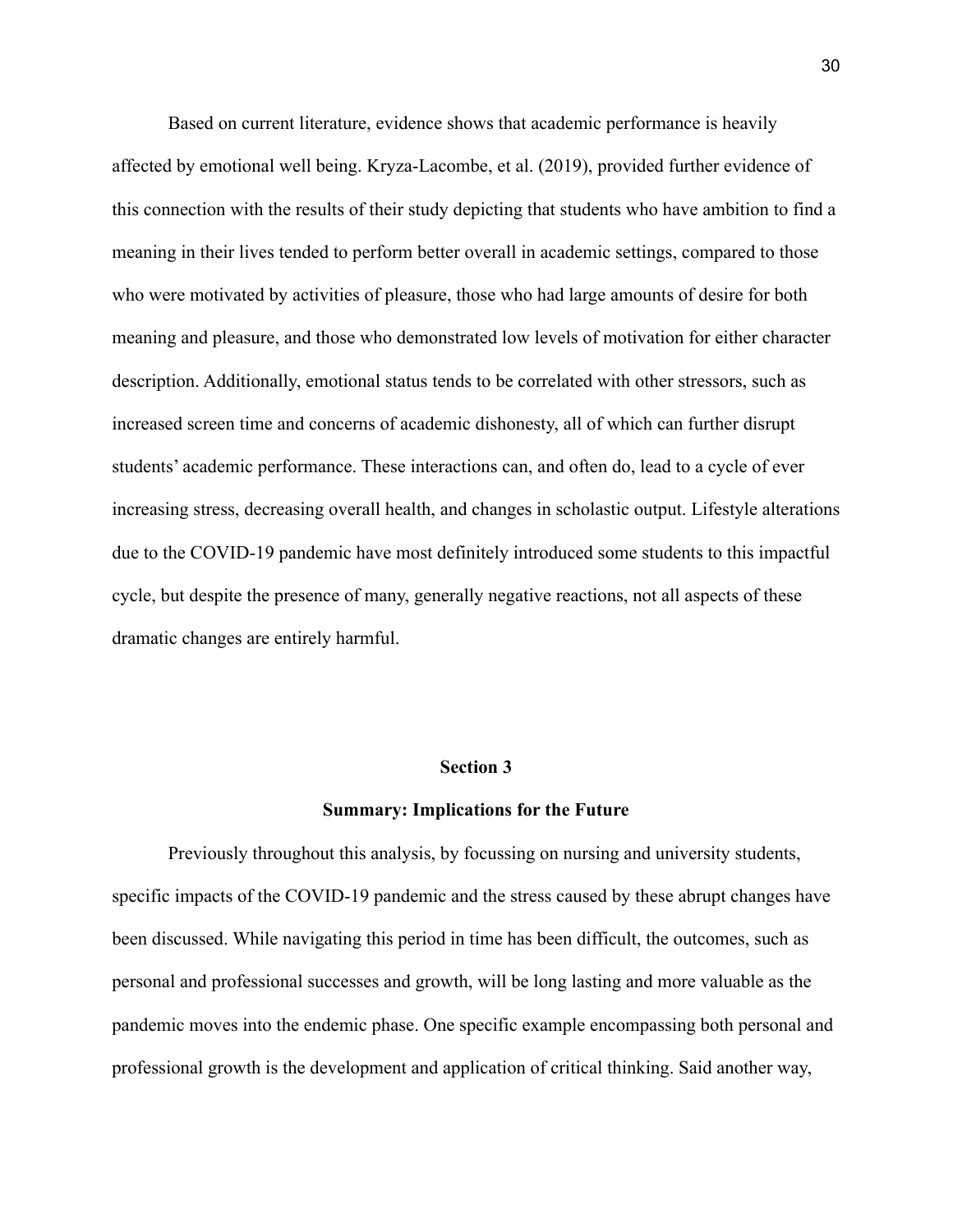adaptive learning seems to be a critical component to the nursing profession. While the coronavirus pandemic certainly threw a wrench in our lives in multiple ways, it certainly provided plenty of opportunities to engage in adaptive learning. Throughout the pandemic our modes of education, socialization, and even our health care delivery have been changing. Things have changed at rapid rates, and sometimes it has been difficult to keep up with the rate. Nursing school is meant to prepare us when we go out into the healthcare world so that we can make adaptations through our critical thinking.

Although students had to shift from in person to online learning so unexpectedly in March of 2020 and the adjustment was difficult for so many, some students ultimately preferred or at least succeeded with the change as seen with students described in Chan et al., 2021 and Bdair, 2021. Part of critical thinking is the ability to apply knowledge or even the capacity to learn new things in settings that may be new or unfamiliar. In nursing school it is impossible to learn all of the potential patient care scenarios. As an experienced nurse, it is still impossible to be able to anticipate and know what to expect in every clinical situation. That is where prior experience, knowledge, and adaptive thinking skills allows the nurse to use clinical judgment in unique situations. Implementing critical thinking allows one to thrive even in the unknown. It may take a little bit of time and there is a learning curve as seen with nursing students moving to online learning, but in the end, it is clear that nursing students can do what is necessary to confront new challenges in a rational way that also takes into account life circumstances in an empathetic way.

In addition to the impact of this curious time on critical thinking, other areas of student life have also been affected. Since the COVID-19 pandemic is still ongoing, as is dissonance in the outcomes between online and in person courses, some amount of conclusive evidence is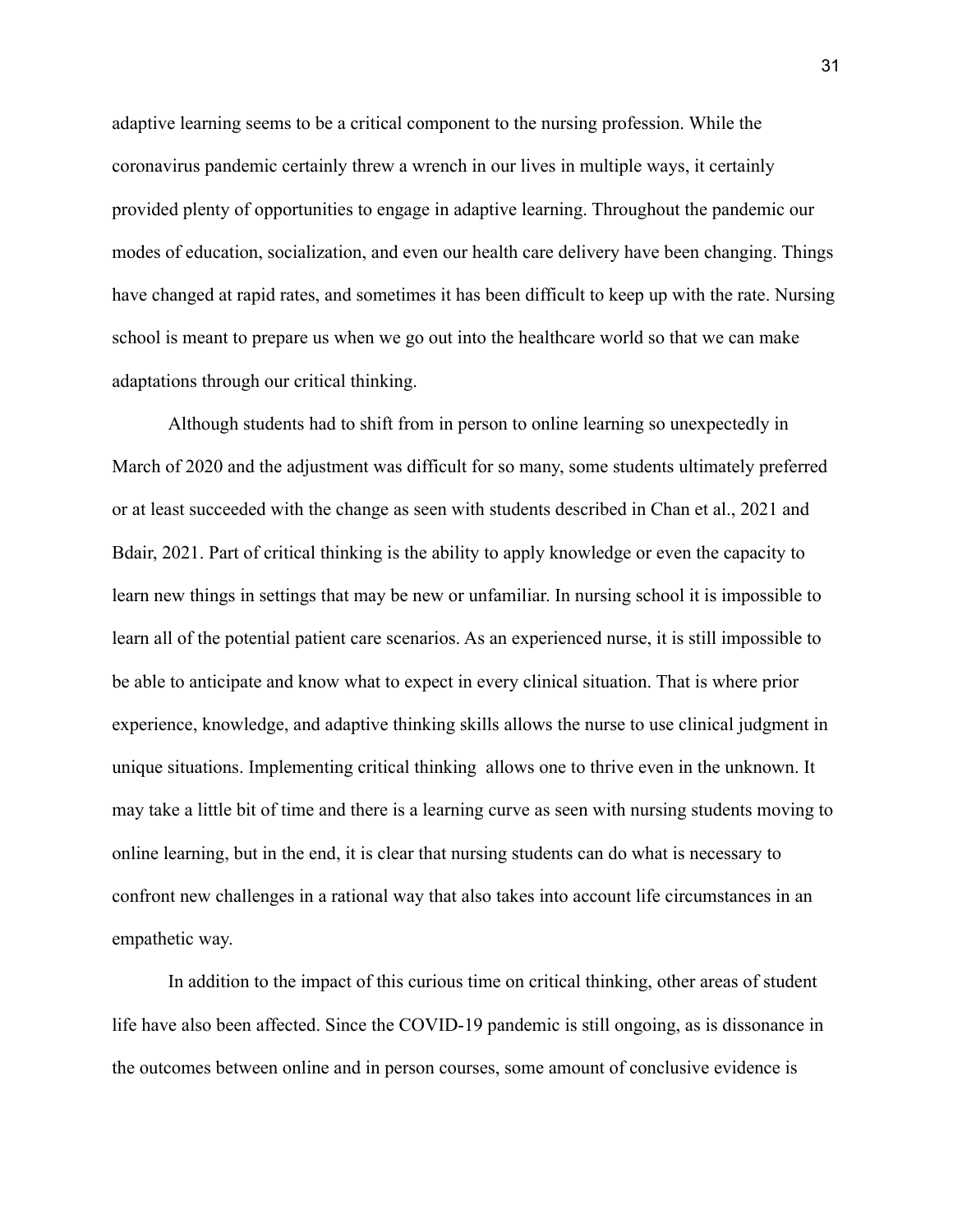unavailable. Primarily, the question remains if those who were students during the height of the pandemic are able to more effectively cope with stressors, and are more greatly prepared for symptoms of burn out, as compared to those who experienced little to no change in school structure. In regards to this, Babicka-Wirkus, et al. (2021), a group of researchers who published a study on coping methods in a population with a variety of age groups admits the useful reminder that "the main condition for appropriate functioning is to develop optimal strategies of coping with stress" (p. 18). Many researchers know that development and demonstration of any skill improves with continued practice, and by being exposed to a monumental stressor while still in a place of active learning and refinement of skills, university students attending school while navigating the COVID-19 pandemic likely have an improved ability to cope with stress and challenges throughout the lifespan. Another group of researchers, whose study on student responses to rapid changes in the schooling structure was discussed earlier in this essay, Gonzales-Ramirez, et al., (2021), point out the valuable opportunities and resources that colleges and educators have in order to help the student population cope with overwhelming stressors and feelings of burnout. The authors even go so far as to encourage those in power to actively provide and share these resources with students, since early, untreated feelings of exhaustion will affect one's career path later in life, and can lead to drastically negative consequences, especially in fields of medicine. The ideas set forth by these researchers, and echoed by many others, can be put to the test in future years, as forthcoming studies could follow up with those who experienced the COVID-19 pandemic first hand. These additional research opportunities would be incredibly valuable, especially since control and interventional groups have been established through a naturally occurring phenomenon. Though the implications and expectations of tomorrow are yet unknown, the authors of this analysis have surely become strengthened and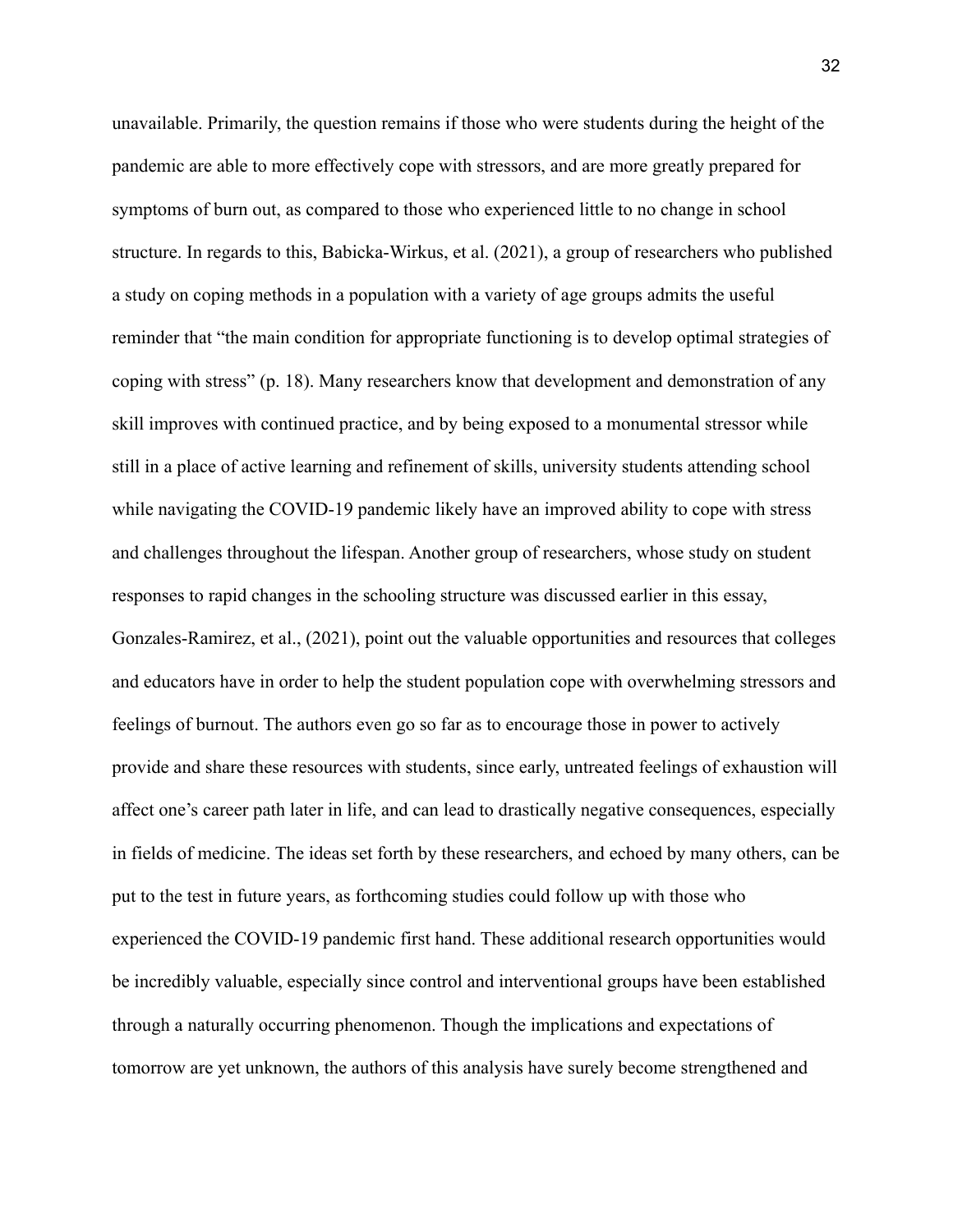have learned to adapt to the many changes, challenges, and stressors which have resulted from the COVID-19 pandemic.

Change is hard, and unexpected change is even harder, but as the idiom reminds us, forgetting your regrets, causes you to lose your wisdom. Although we often do not wish to make ourselves uncomfortable by bringing to light the actions we regret, this displeasure indicates our maturation and growth. In the case of the changes we have experienced, and continue to encounter, as a result of the COVID-19 pandemic, despite the times we may hope to forget, through a retrospective lens, there is surely wisdom to be gained, knowledge to learn, and memories to keep. For those of us fortunate enough, life still continues, we haven't given up, and the world hasn't ended. For those who will not have the opportunity to see the world move forward from the times of a global pandemic, we pause to remember your legacy, and take with us the many values you have shared. We may not return to what was normal before the effects of the pandemic, but we will surely move forward with new understanding, to make the future brighter, healthier, and be more prepared for the unexpected.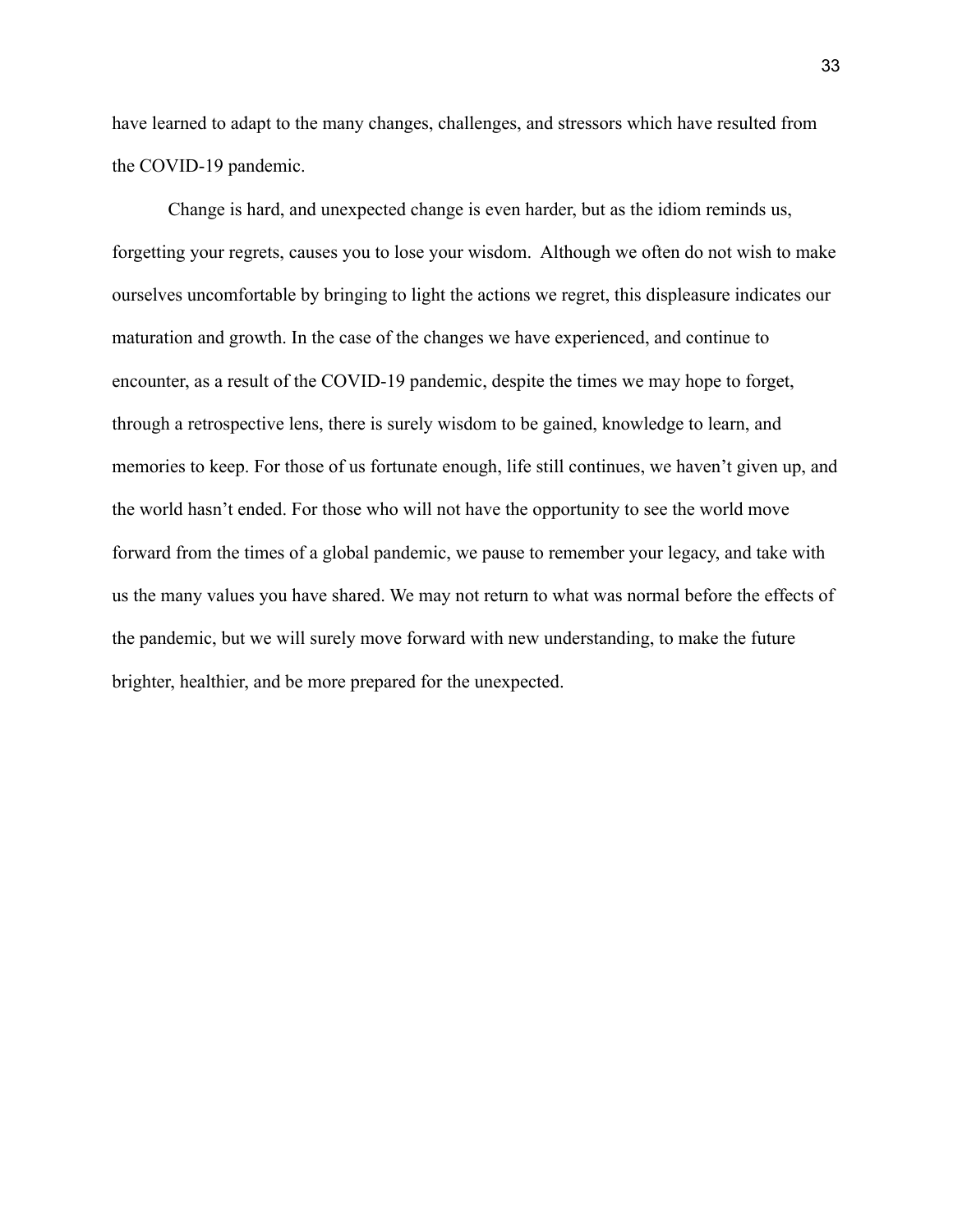#### **References**

- Almhdawi, Khader A. et al. 'Healthcare Students' Mental and Physical Well-being During the COVID-19 Lockdown and Distance Learning'. 1 Jan. 2021 : 3 – 10.
- Babicka-Wirkus, A., Wirkus, L., Stasiak, K., & Kozłowski, P. (2021). University students' strategies of coping with stress during the coronavirus pandemic: Data from Poland. *PLoS ONE,* 16(7), 1-27. DOI: 10.1371/journal.pone.0255041
- Bdair, I. A. (2021). Nursing students' and faculty members' perspectives about online learning during COVID-19 pandemic: A qualitative study. Teaching & Learning in Nursing, 16(3), 220–226. https://doi-org.ezproxy.uakron.edu:2443/10.1016/j.teln.2021.02.008
- Chan, S. L., Lin, C. C., Chau, P. H., Takemura, N., & Fung, J. T. C. (2021). Evaluating online learning engagement of nursing students. Nurse Education Today, 104, N.PAG. https://doi.org/10.1016/j.nedt.2021.104985
- Fitzgerald, A., & Konrad, S. (2021). Transition in learning during COVID‐19: Student nurse anxiety, stress, and resource support. Nursing Forum, 56(2), 298–304. https://doi-org.ezproxy.uakron.edu:2443/10.1111/nuf.12547
- Gonzales-Ramirez, J., Mulqueen, K., Zealand, R., Silverstein, S., Reina, C., BuShell, S., & Ladda, S. (2021). Emergency online learning: College students' perceptions during the COVID-19 crisis. *College Student Journal,* 55(1), 29-46.
- Huang L, Lei W, Xu F, Liu H, Yu L (2020) Emotional responses and coping strategies in nurses and nursing students during Covid-19 outbreak: A comparative study. PLoS ONE 15(8): e0237303. https://doi.org/10.1371/journal.pone.0237303

Kauppi, S., Muukkonen, H., Suorsa, T., & Takala, Marjatta. (2020). I still miss human contact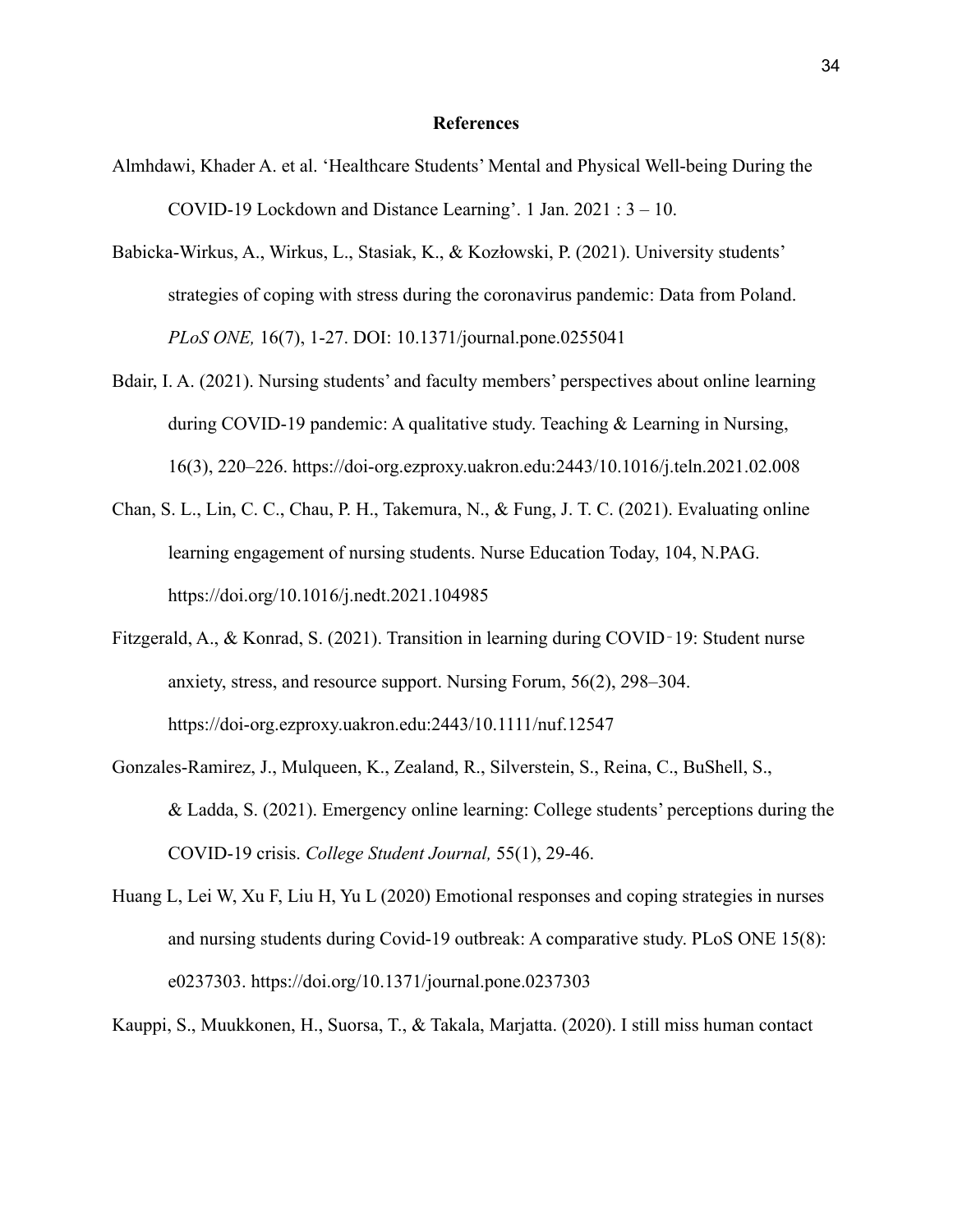but this is more flexible: Paradoxes in virtual learning interaction and multidisciplinary collaboration. *British Journal of Educational Technology,* 51(4), 1101-1116. DOI: 10.1111/bjet.12929

Kerr, D., Lowe, G., Phillips, N. M., & Rasmussen, B. (2021). Depression, anxiety and stress among Australian nursing and midwifery undergraduate students during the COVID-19 pandemic: a cross-sectional study. International Journal of Nursing Education Scholarship, 18(1), 1–11.

https://doi-org.ezproxy.uakron.edu:2443/10.1515/ijnes-2021-0060

- Kryza-Lacombe, M., Tanzini, E., & O'Neill, S. (2019). Hedonic and Eudaimonic Motives: Associations with academic achievement and negative emotional states among urban college students. *Journal of Happiness Studies,* 20(5), 1323-1341. DOI: 10.1007/s10902-018-9994-y
- Meniailo, V., Shapran, Y., Shapran, O., Serhiichuk, O., Bahno, Y., & Kanibolotska, O. (2021). Innovative training of future teachers of higher education institutions in the conditions of distance learning. *Revista Românească pentru Educație Multidimensională,* 13(2), 288-303. DOI: https://doi.org/10.18662/rrem/13.2/42
- Philips, C. & O'Flaherty, J. (2019). Evaluating nursing students' engagement in an online course using flipped virtual classrooms Student Success, 10, pp. 59-71
- Picca, M., Manzoni, P., Milani, G., Mantovani, S., Cravidi, C., Mariani, D., Mezzopane, A., Marinello, R., Bove, C., Ferri, P., Macchi, M., & Agostoni, C. (2021). Distance learning, technological devices, lifestyle and behavior of children and their family during the COVID-19 lockdown in Lombardy: A survey. *Italian Journal of Pediatrics,* 47(1), 1-6. DOI: 10.1186/s13052-021-01156-8.